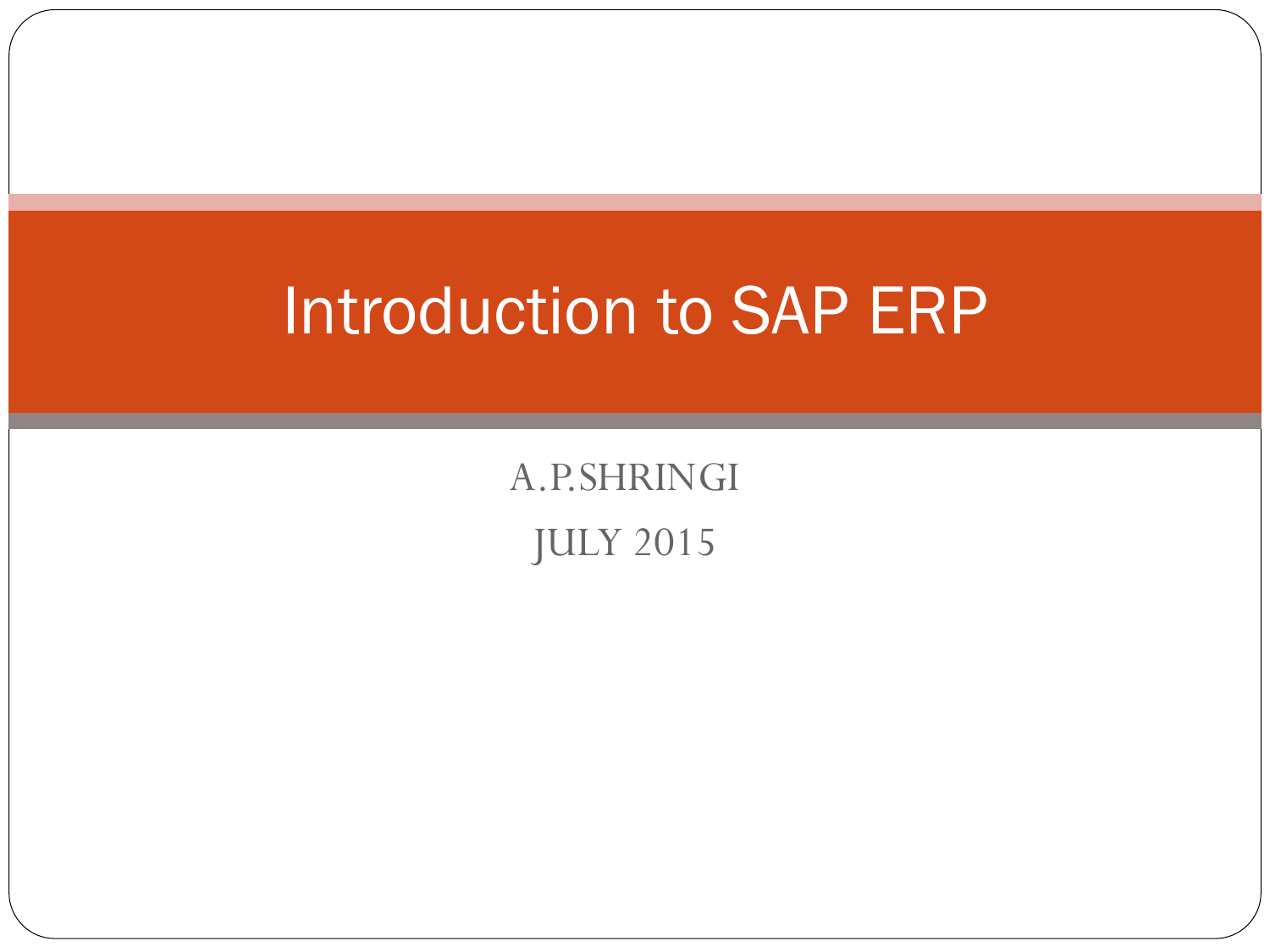### ERP / SAP

- What are Enterprise Resource Planning (ERP) Systems?
- SAP mean System Applications and Products
	- Incredibly large, extensive software packages used to manage a Company's business processes.
	- Standard software packages that must be configured to meet the needs of a company
	- Database programs with the following functions:
		- Input
		- Storage/Retrieval
		- Manipulation
		-

| 1.18111, 0.0101011<br>• Output     | 28,610+ Tables in SAP |
|------------------------------------|-----------------------|
|                                    |                       |
|                                    |                       |
| 08 by SAP AG. All rights reserved. |                       |
|                                    |                       |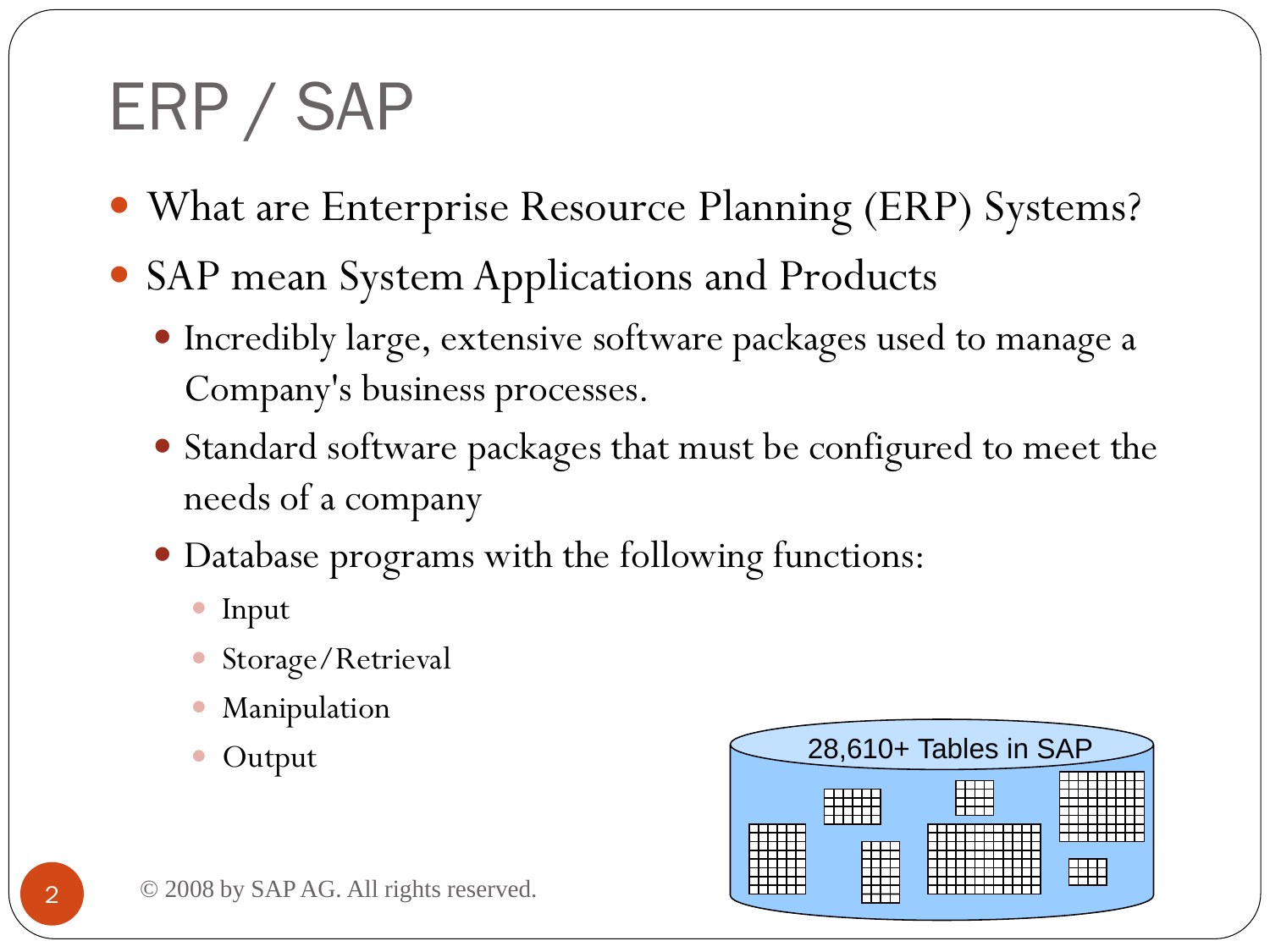## ERP /SAP

#### • Who are the big ERP vendors?

- SAP, the German juggernaut
	- System, Anwendungen, Product in der Datenverarbeitung, or
	- Systems, Analysis and Products in Data Processing.
	- Don't be a sap!
	- It is implemented in every fortunes 500 companies at least 9 out of 10
- Oracle/PeopleSoft/J. D. Edwards (J.D. Orisoft)
- Microsoft Great Plains, aimed at smaller companies
	- SAP Business One is competing product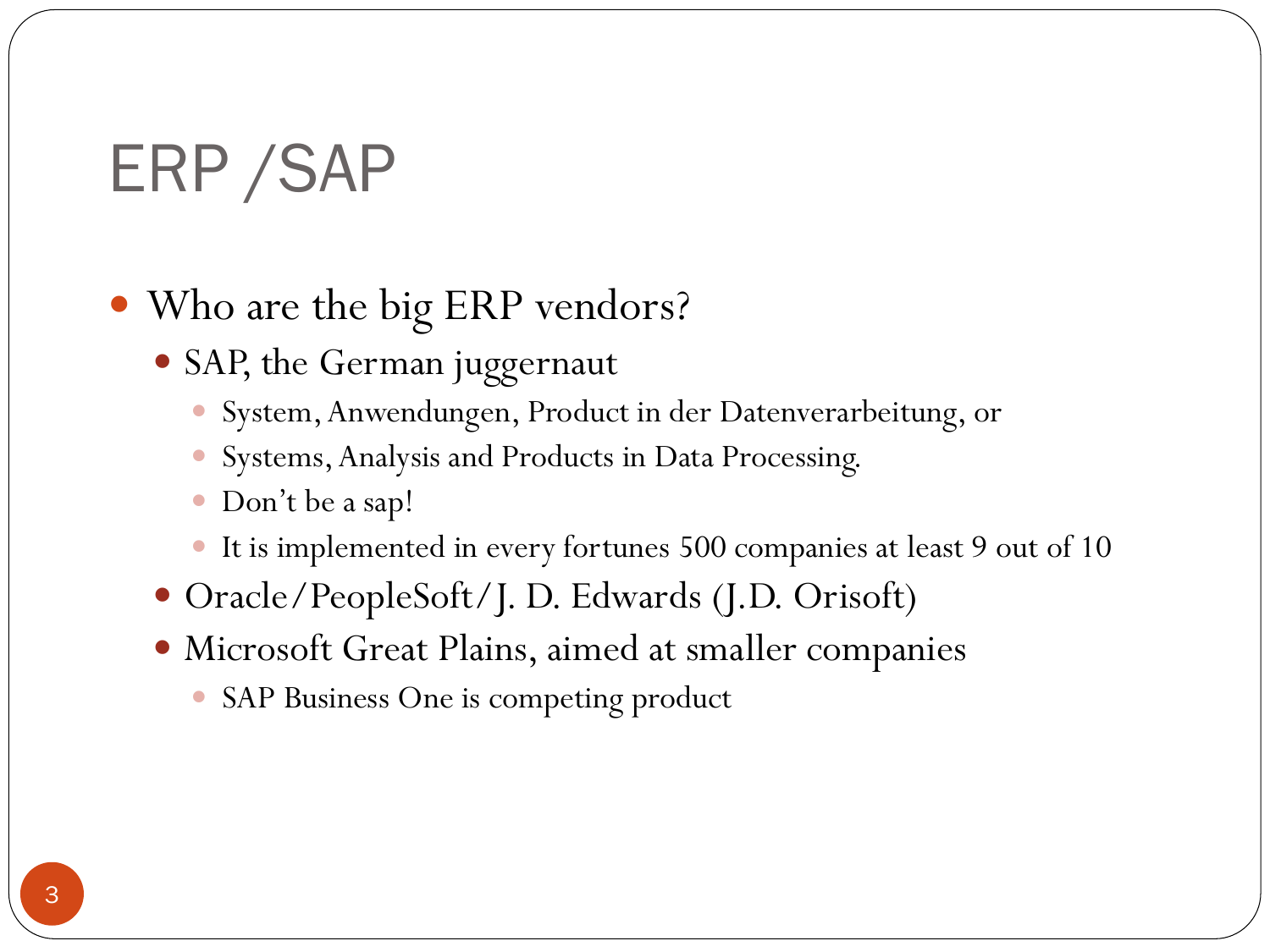## WHY ERP /SAP

- Well integrated SAP has been implemented 9 out of 10 fortune 500 companies
- It brings discipline in the Company
- Has various authorization level, Complete tract record of entries, correction and movements.
- Drilldown facility for mapping the complete transaction
- Brings over all efficiency in the organization
- Best for growth of business
- Brings various controlling mechanism
- Export / import of data to external source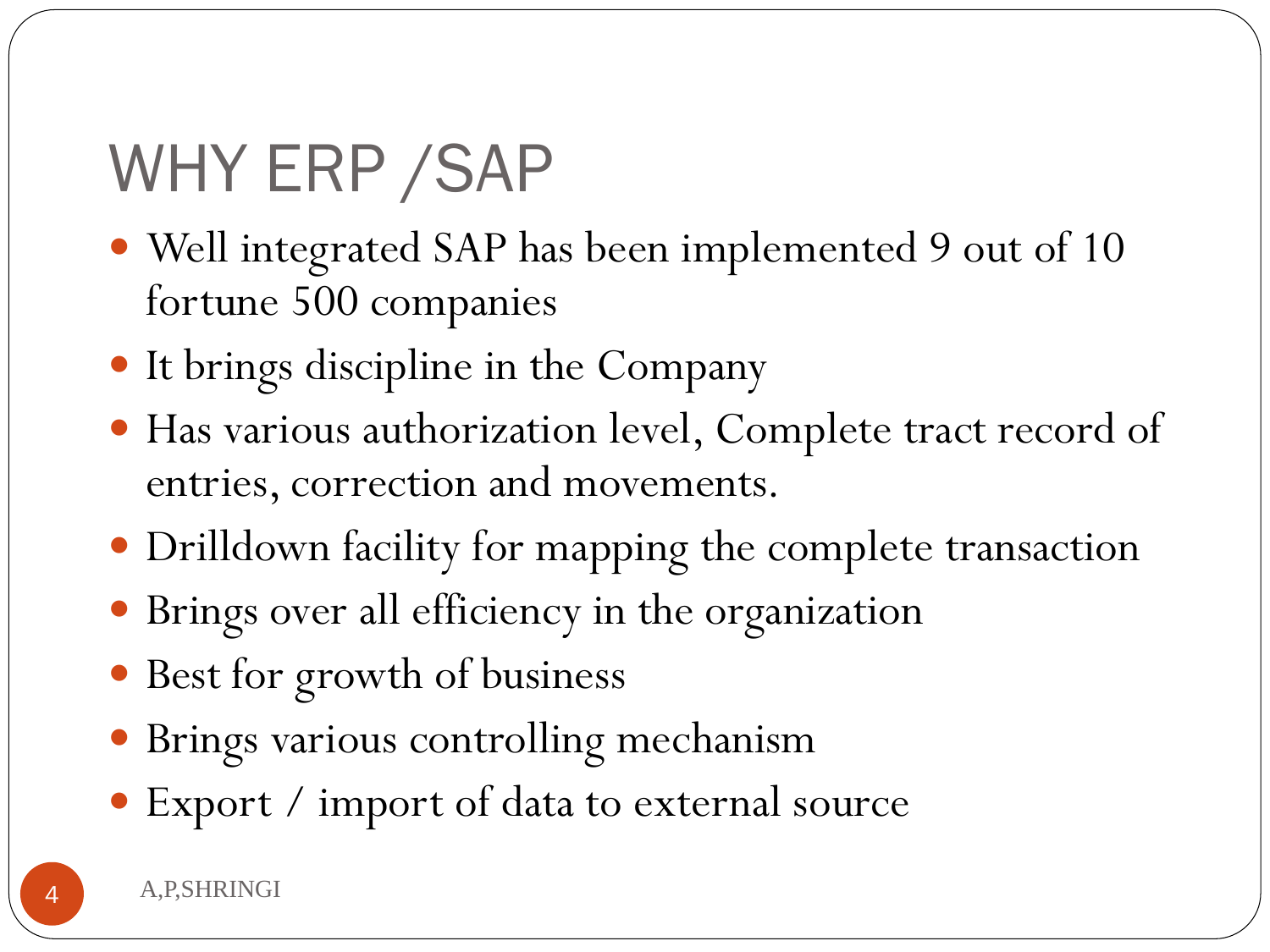## WHY ERP /SAP

- It can be implemented in various languages
- It can handle multiple currencies
- Auto bank reconciliation
- Scope for work from home or gives freedom to work form remote location
- It gives opportunity to use same data to address more then one period.
- Provided confidence to auditors
- It enhance your carrier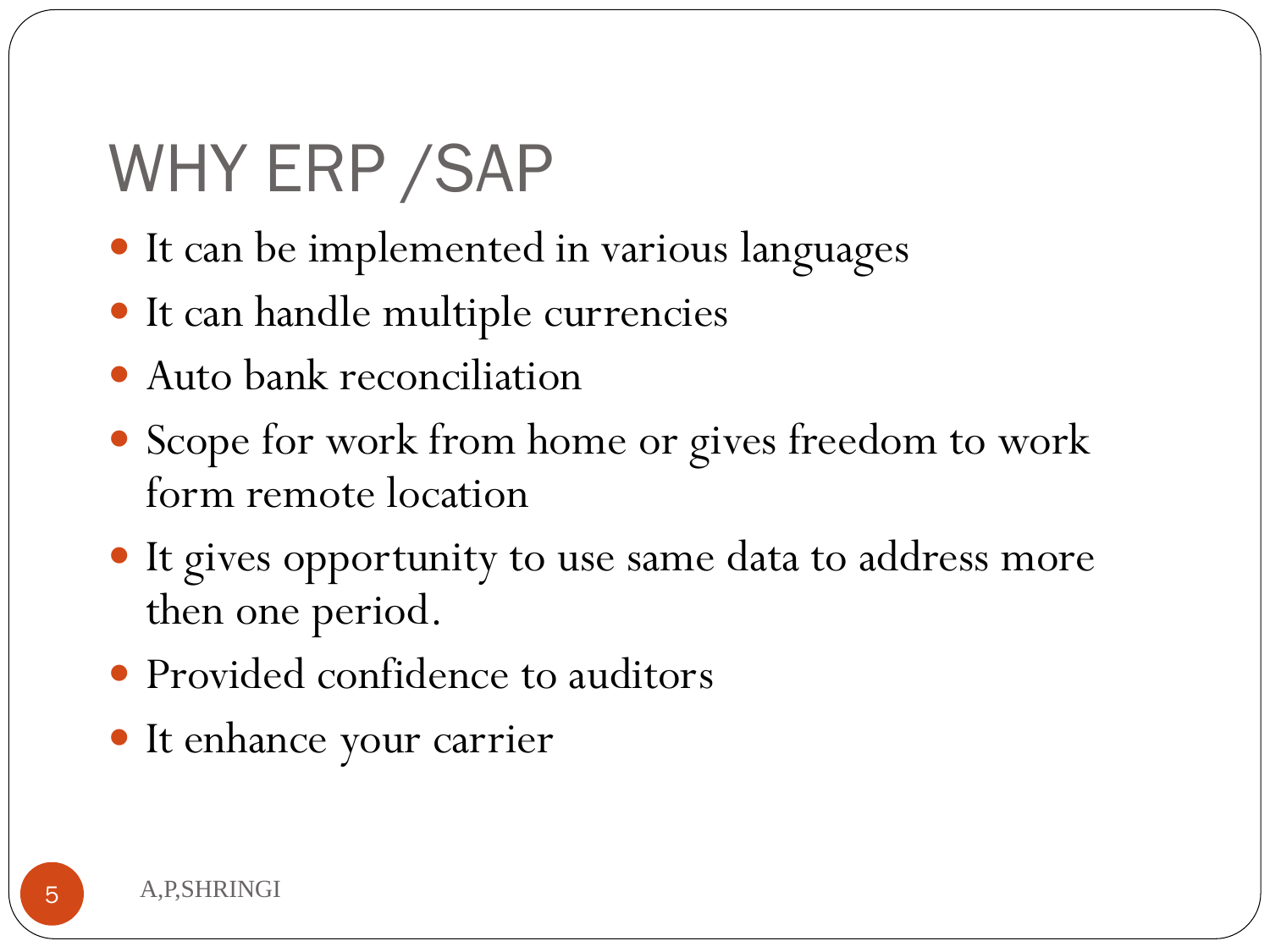### SAP R/3 Enterprise



6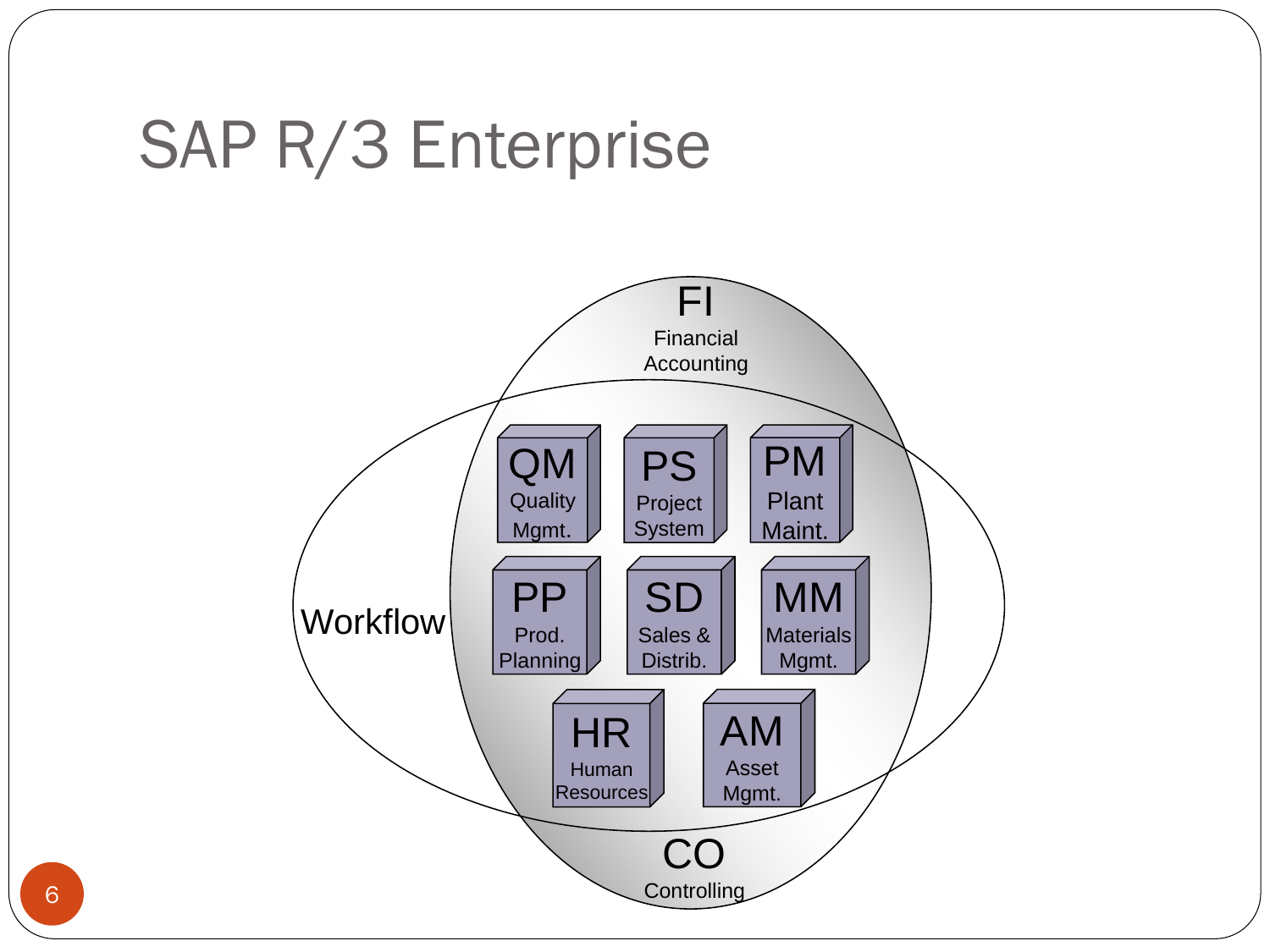### SAP R/3 Enterprise

 $FI$ Financial Accounting  $\overline{QM}$ **PM PS** Quality Project Plant System Mamt. Maint. **PP SD MM Workflow** Prod. Sales & **Aaterials** Distrib. Mamt. Planning **HR AM** Asset Human Mgmt. Resources  $CO$ Controlling **Oracle** D<sub>B2</sub>

**MSSQL** 

SAP can use a number of database programs to actually store the data.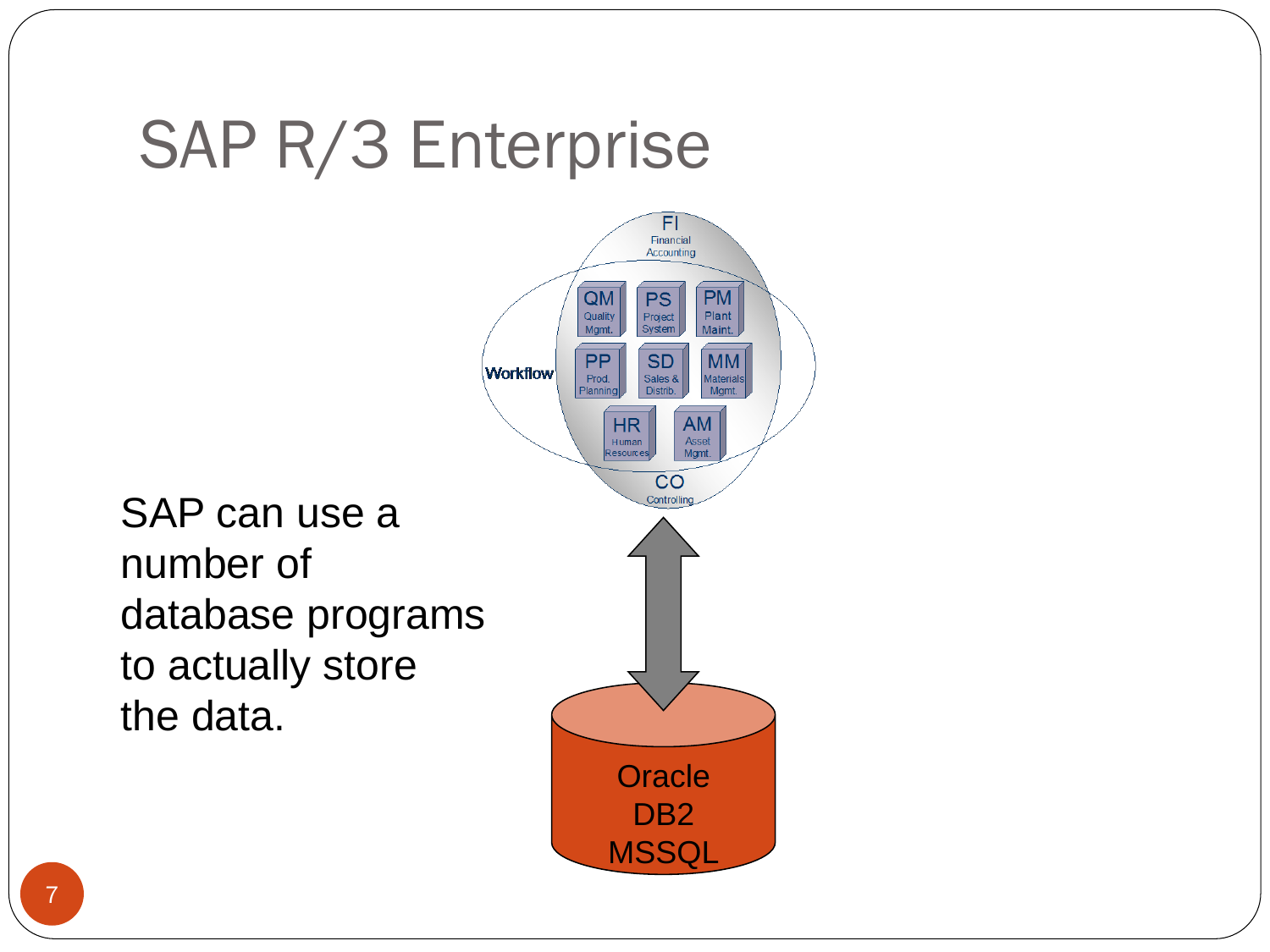## **Configuration**

- Configuration is the process of making standard software fit your business. SAP, as an example, has:
	- Over 8000 configuration decisions
	- Data structuring
		- Sales divisions, distribution channels
	- Rewriting Code (Modifications)
		- Not recommended because of compatibility problems when updated versions of the software are installed.
	- Customization
		- Writing code at SAP-specified user exits
	- Third-party software solutions
	- 8 © 2008 by SAP AG. All rights reserved.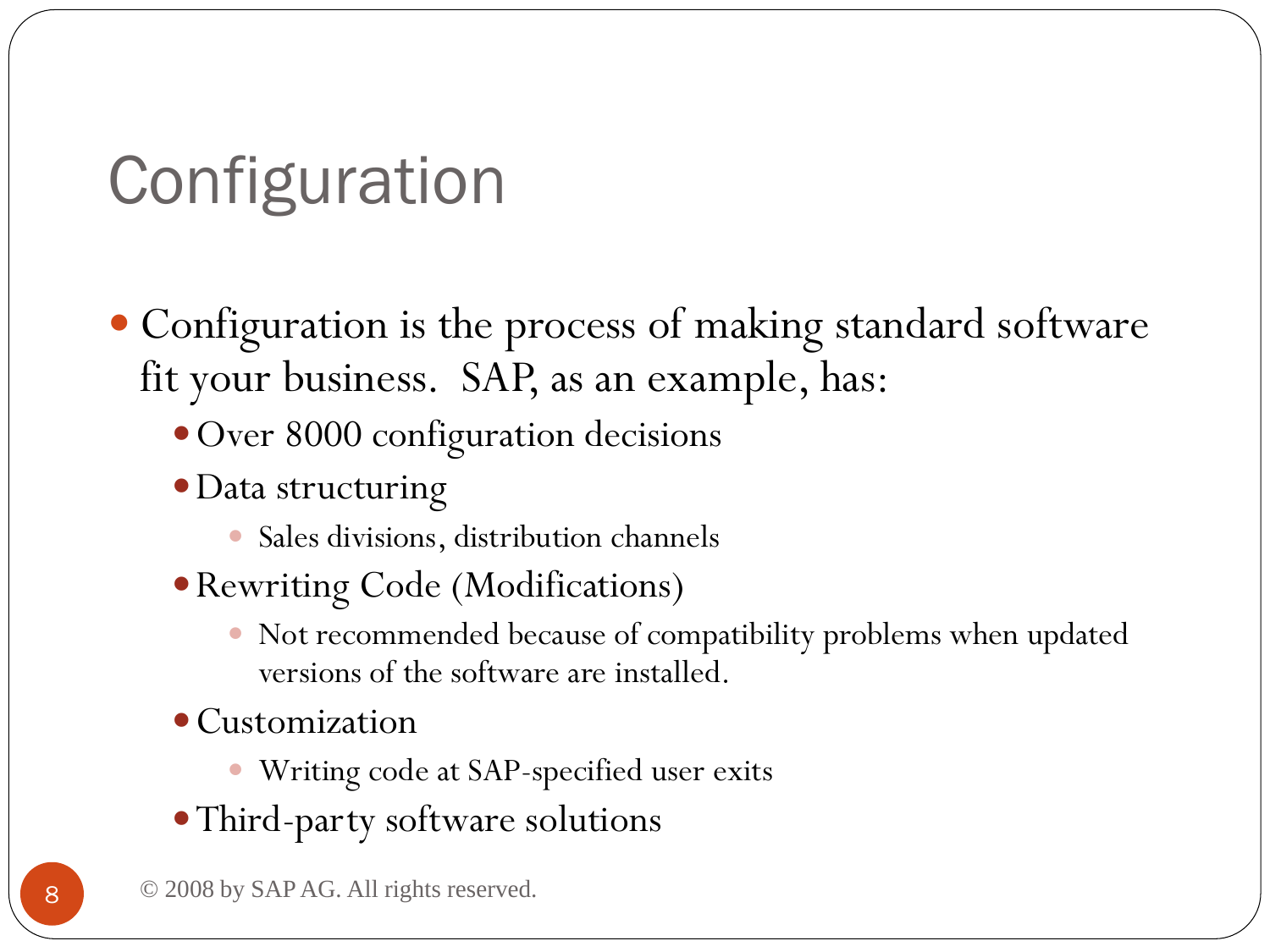### A typical manufacturing company

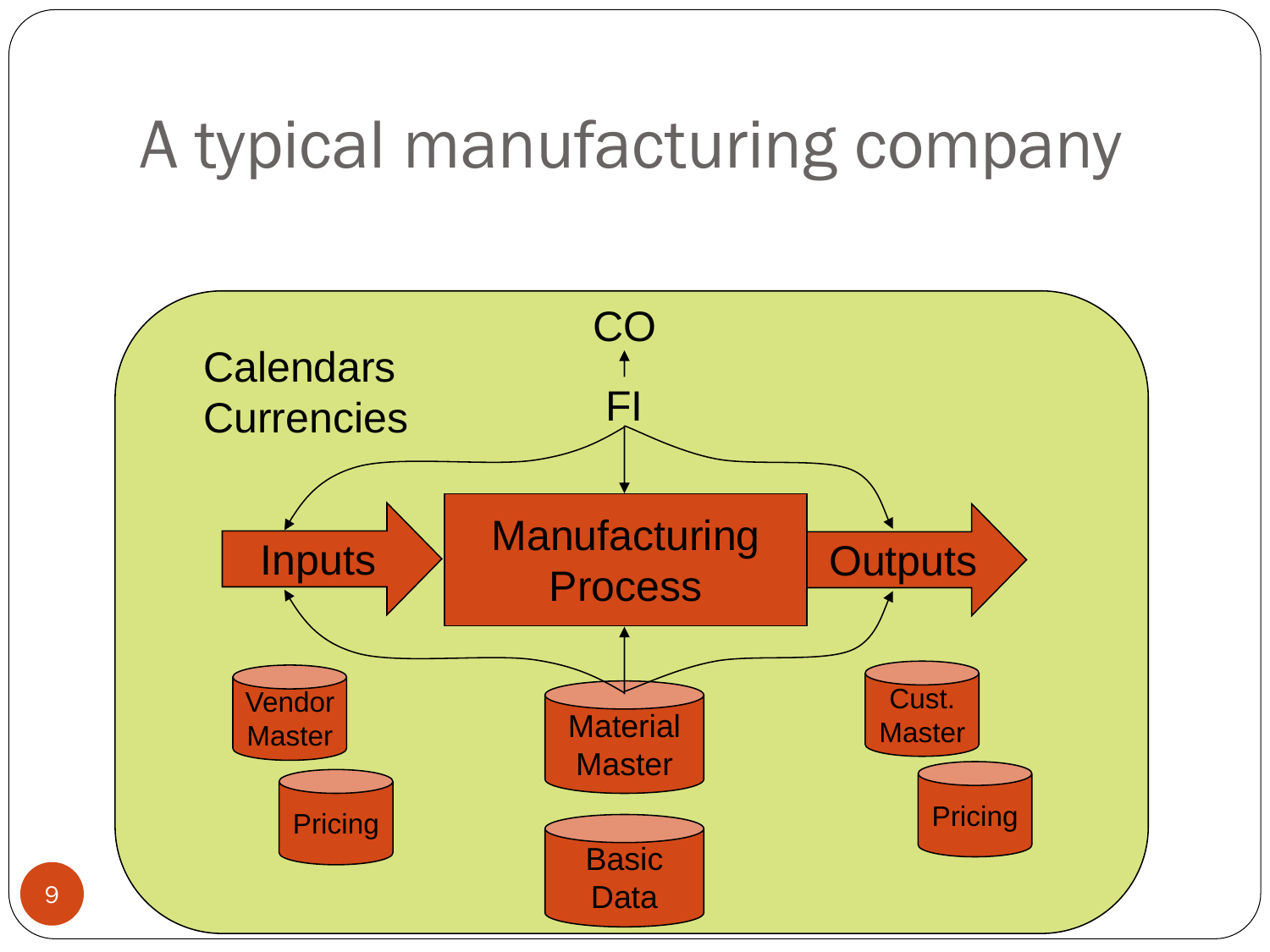#### Three-tier Client/Server Architecture



10 © 2008 by SAP AG. All rights reserved.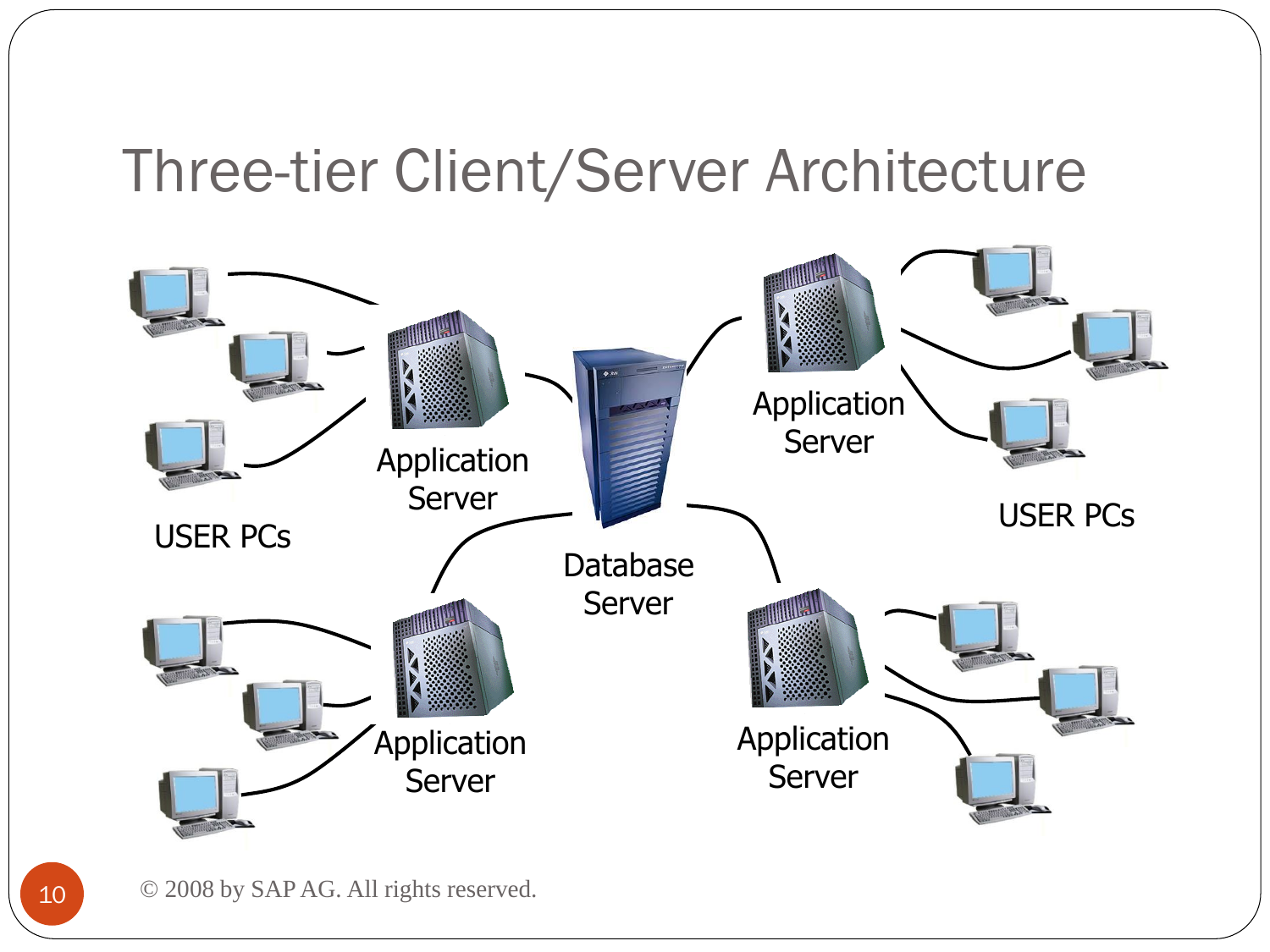### Two-tier Client/Server Architecture (configuration typical for training)



User PCs

11 © 2008 by SAP AG. All rights reserved.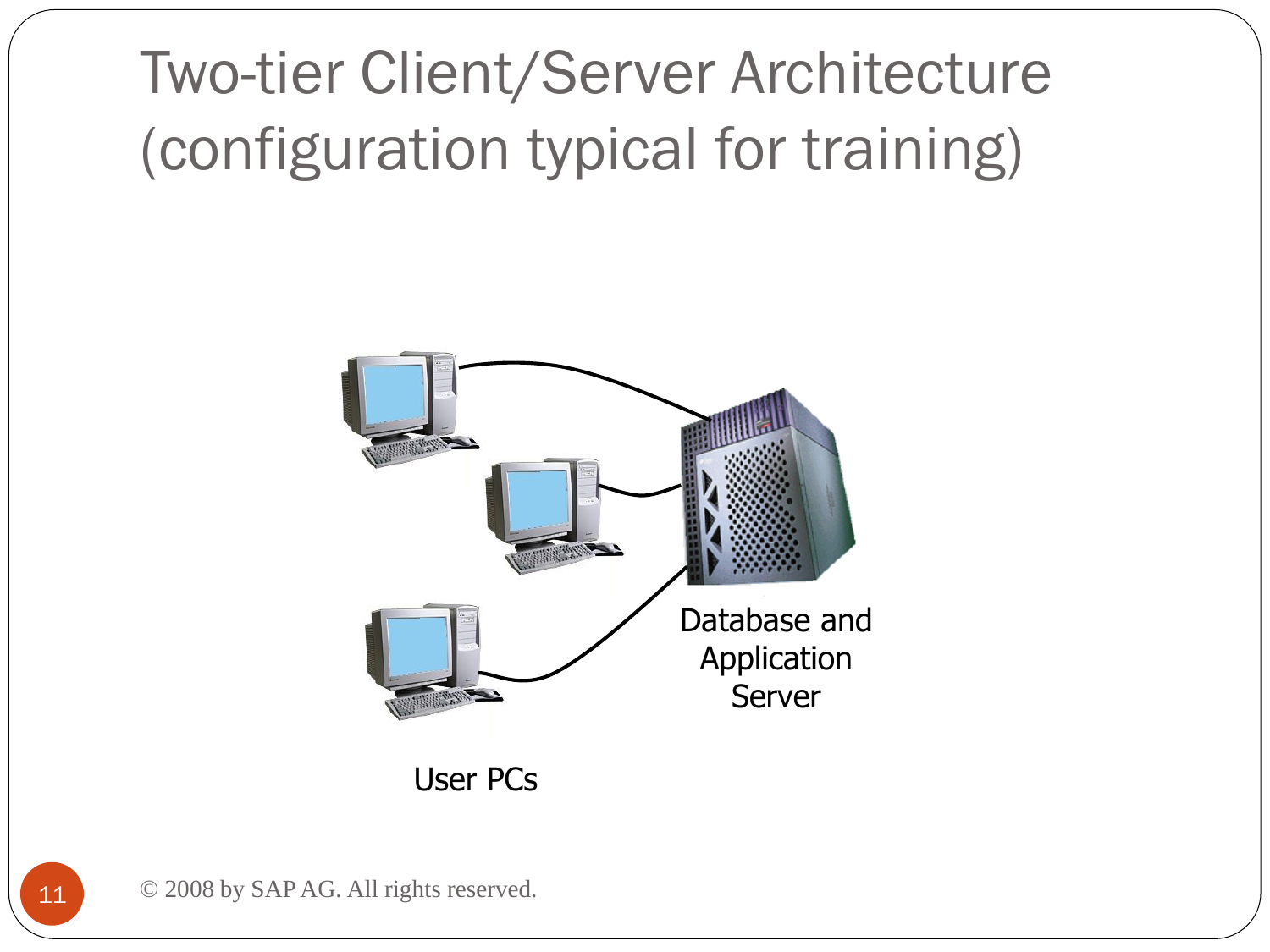### SAP vs MS Office



Nothing is saved on your PC. Only things saved on our Server at X location are saved, and they are saved for good.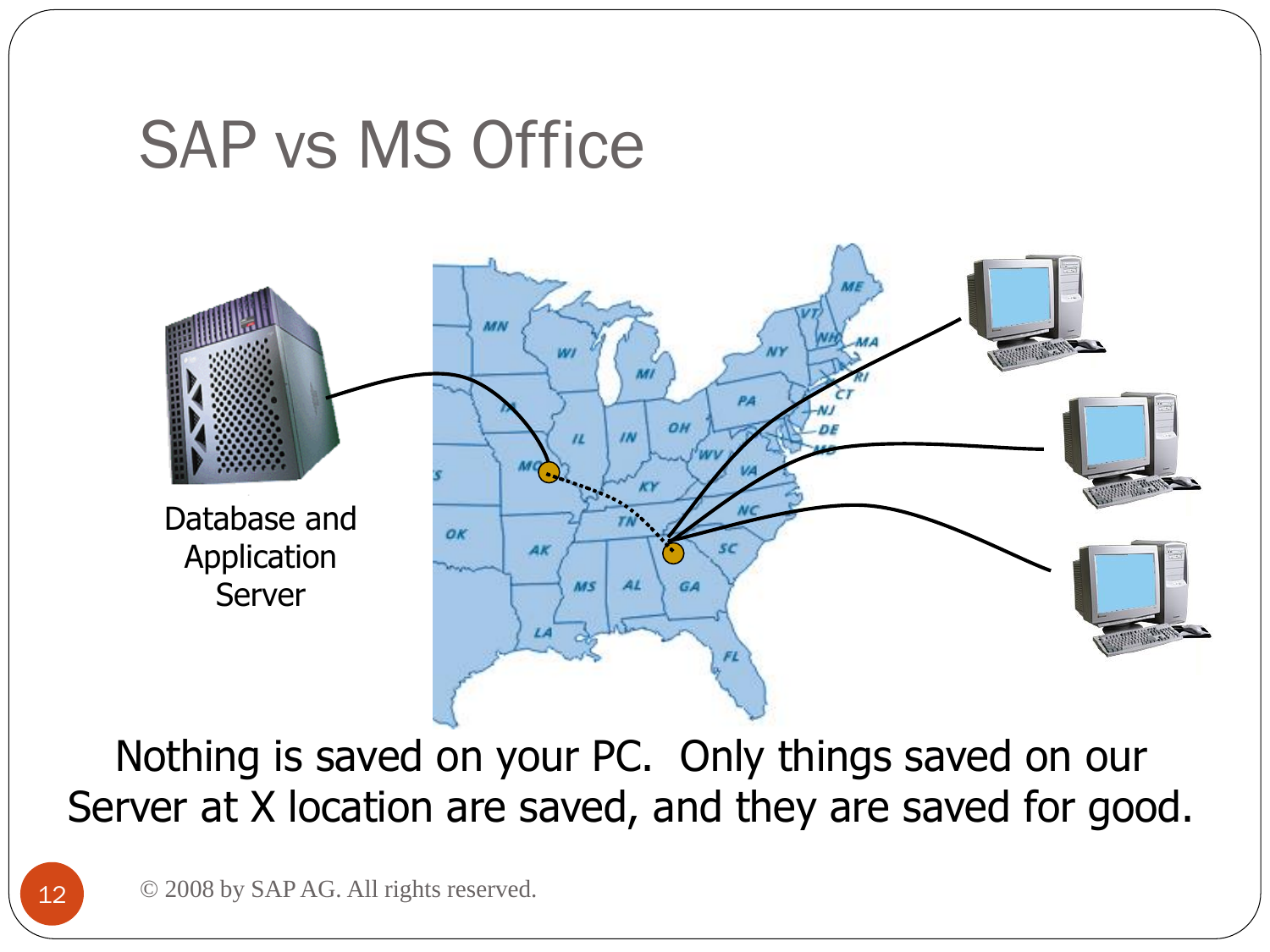#### FICO

- FI Handles the company financials
- CO Handles the company full Cost Accounting cycle
- http://www.guru99.com/sap-fico-trainingtutorials.html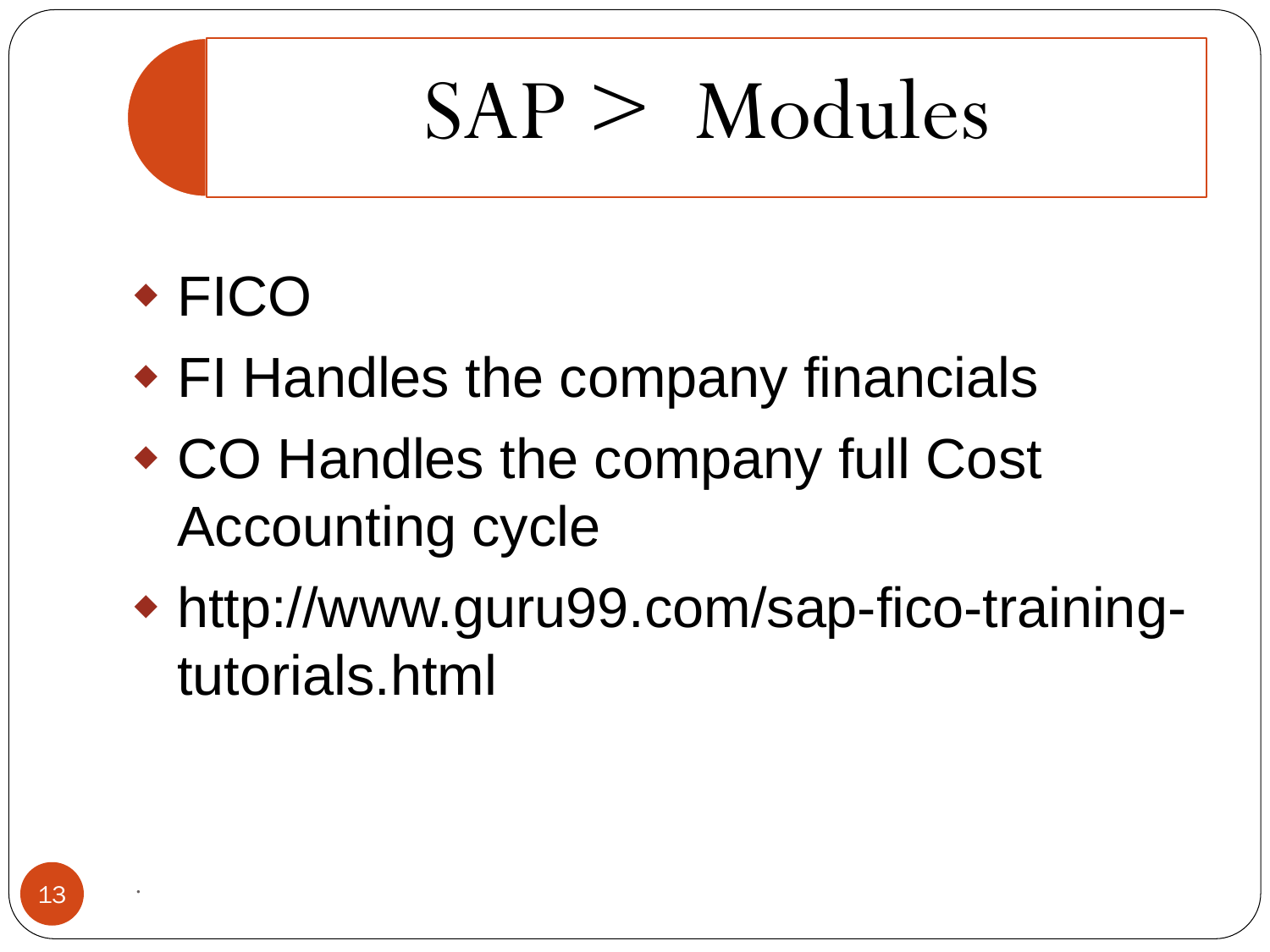#### FI >> Organizing Structure

◆ 1. Creating a Company 2. Assigning the Code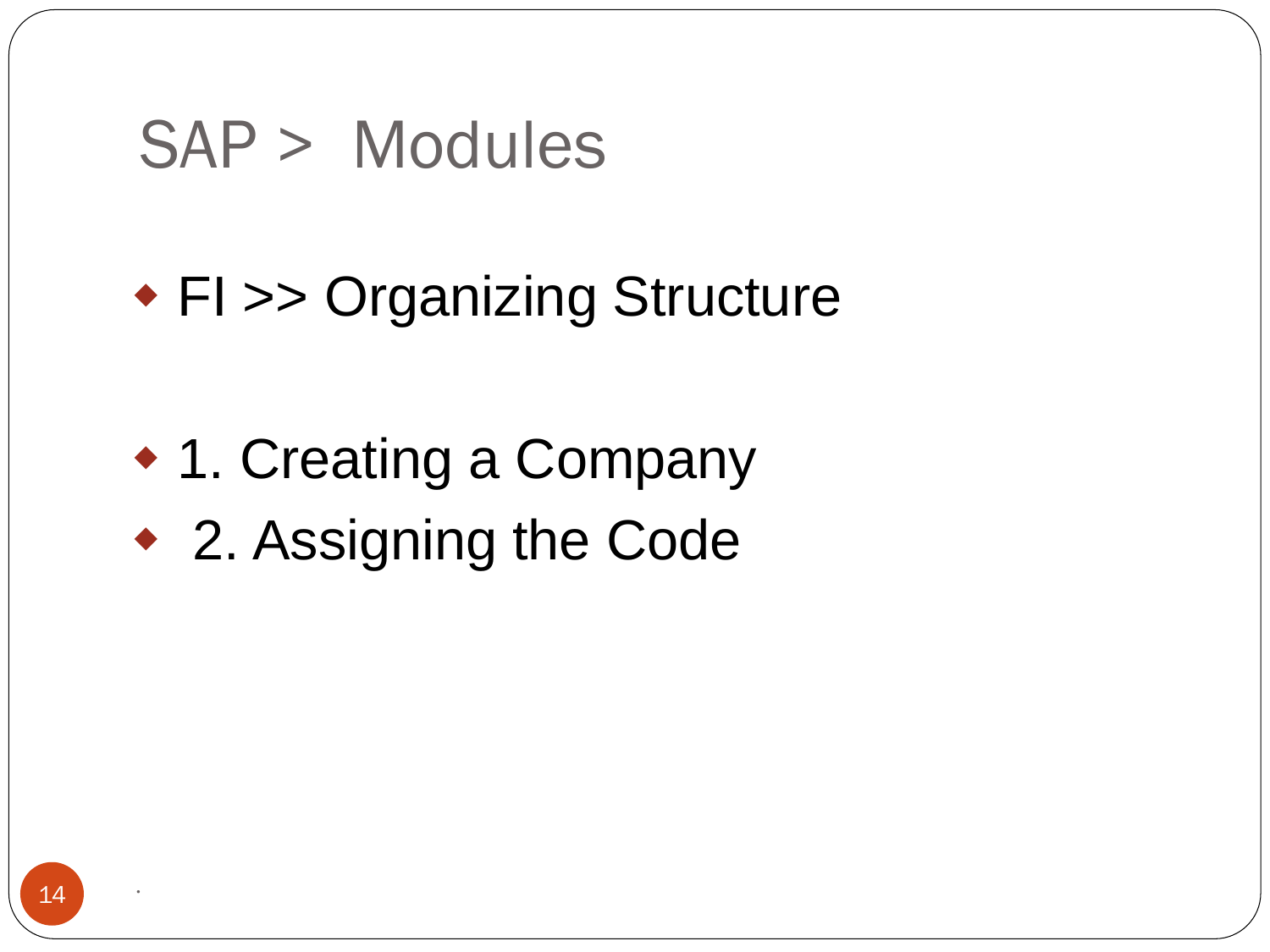#### ◆ FI >> General Ledgers

- ◆ 1. Creating a Chart of Accounts
- ◆ 2. Creating COA Groups
- 3. Create G/L Accounts
- ◆ 4. Create retained earnings account
- ◆ 5. Fiscal Year variant (i.e. Calendar & FY)
- 6.Assign Company Code to Fiscal Year variant
- 7.Hold and Park Documents features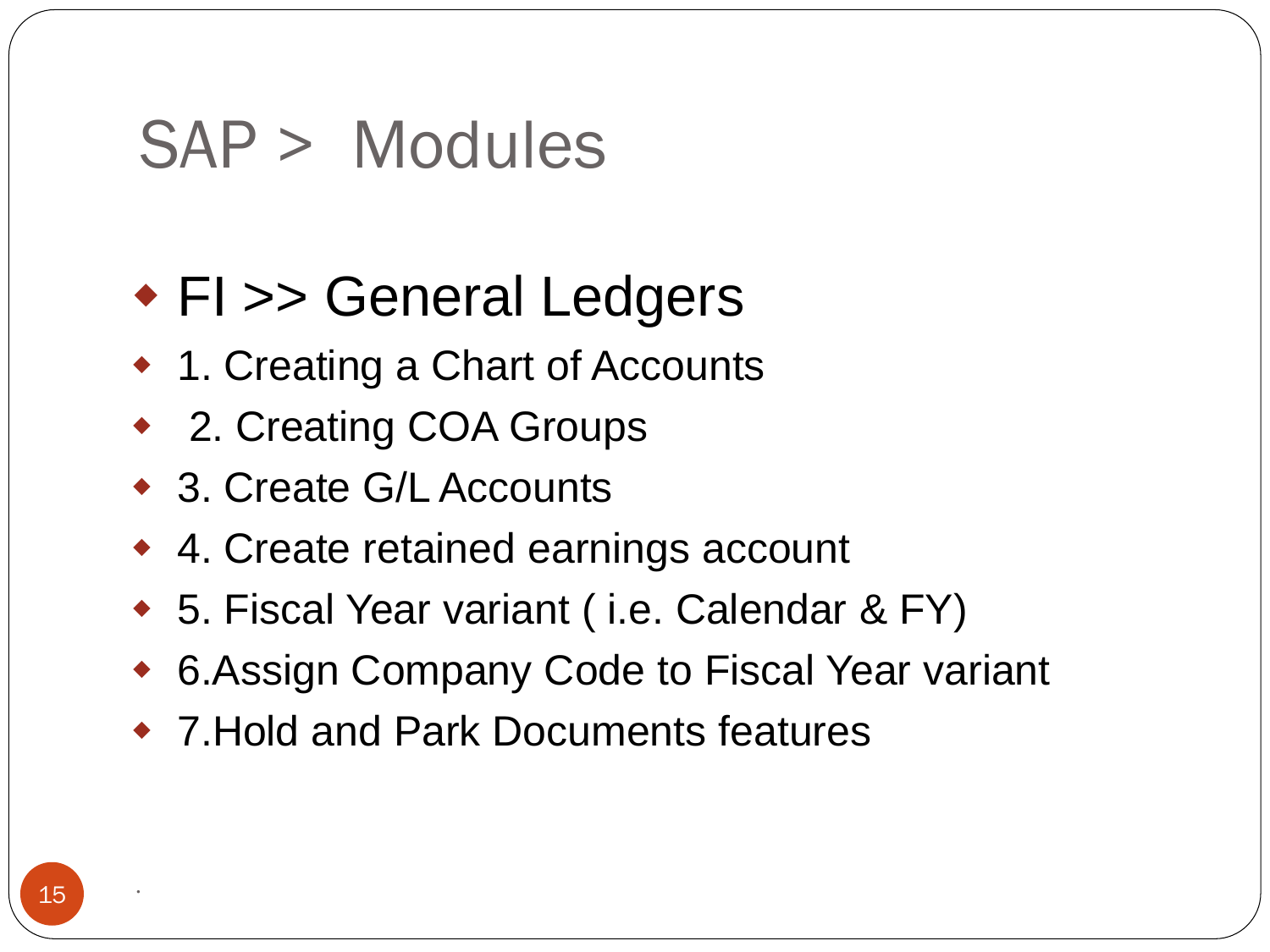#### ◆ FI >> General Ledgers

- ◆ 1. Creating a Chart of Accounts
- ◆ 2. Creating COA Groups
- 3. Create G/L Accounts
- ◆ 4. Create retained earnings account
- ◆ 5. Fiscal Year variant (i.e. Calendar & FY)
- 6.Assign Company Code to Fiscal Year variant
- 7.Hold and Park Documents features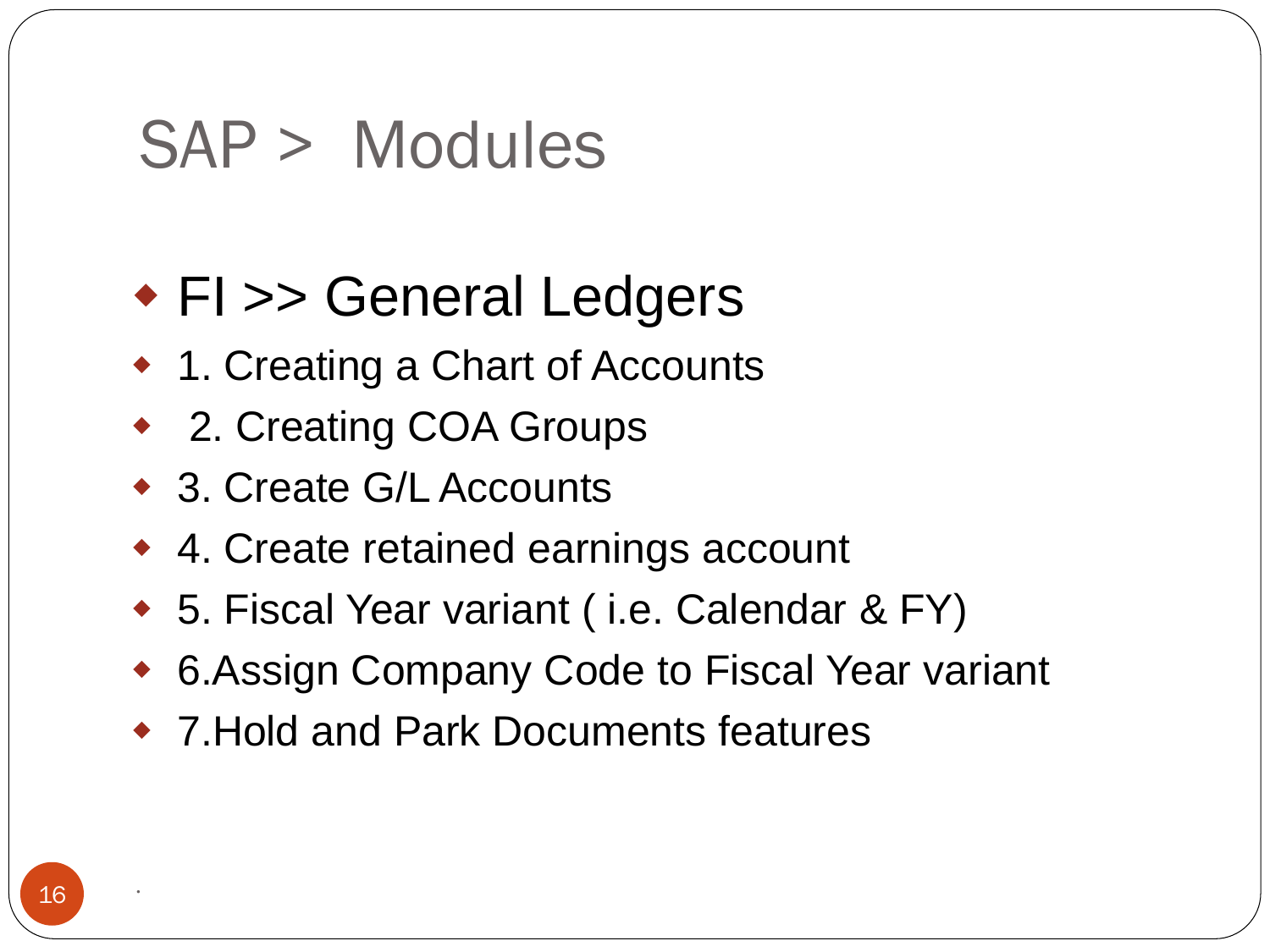#### CO >> Cost & Profit Centre

- ◆ 1. Creating various cost centre
- ◆ 2. Internal Order and closing in to cc
- 3. Defining Profit Centre
- ◆ 4. Creating Profit Centre hierarchy
- ◆ 5. Assigning CC and MC to PC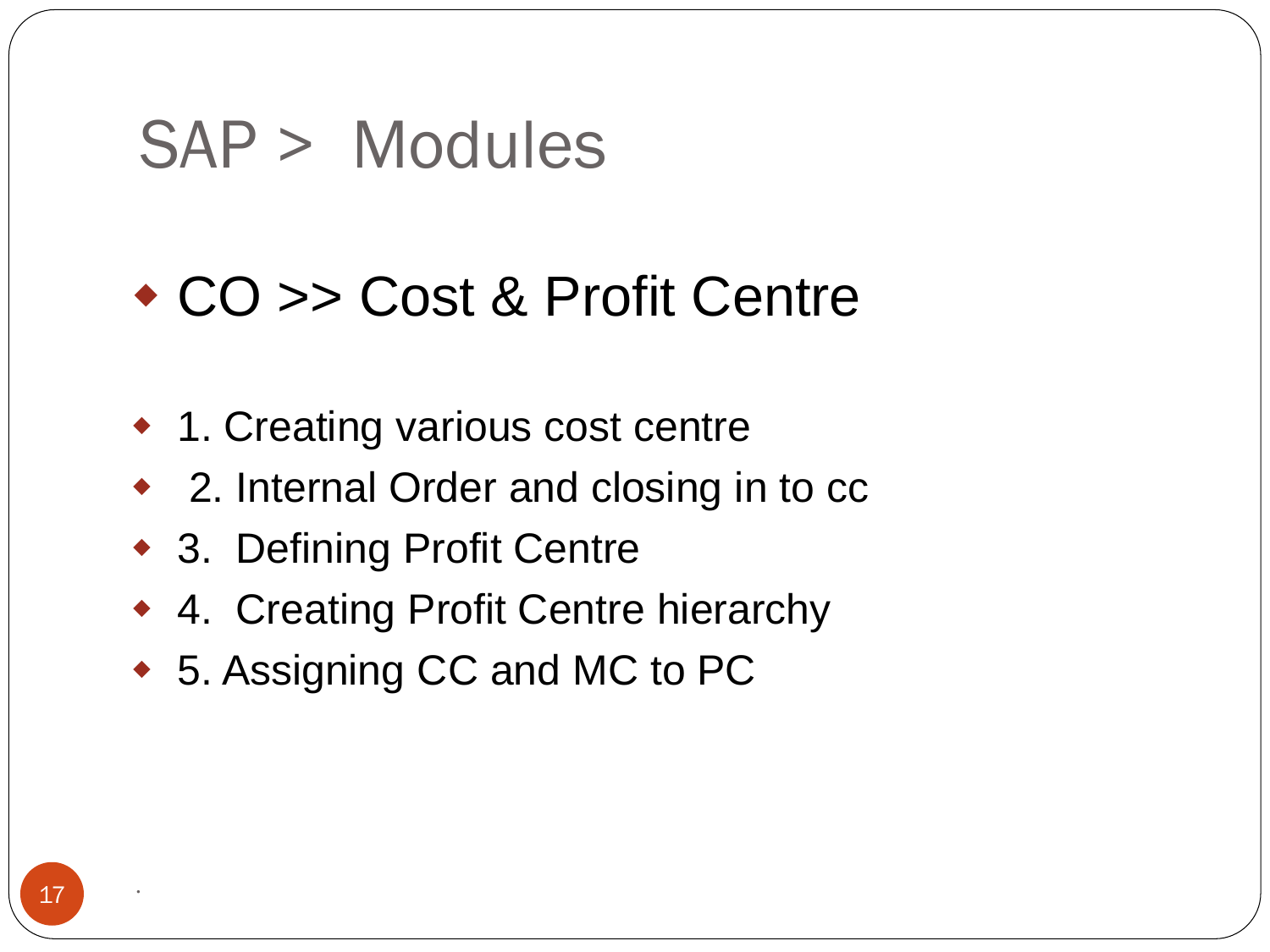#### ◆ SD >> Sales & Distribution

- ◆ 1. It complete Sales cycle
- 2. Order Procurement
- 3. Invoicing
- 4. Shipping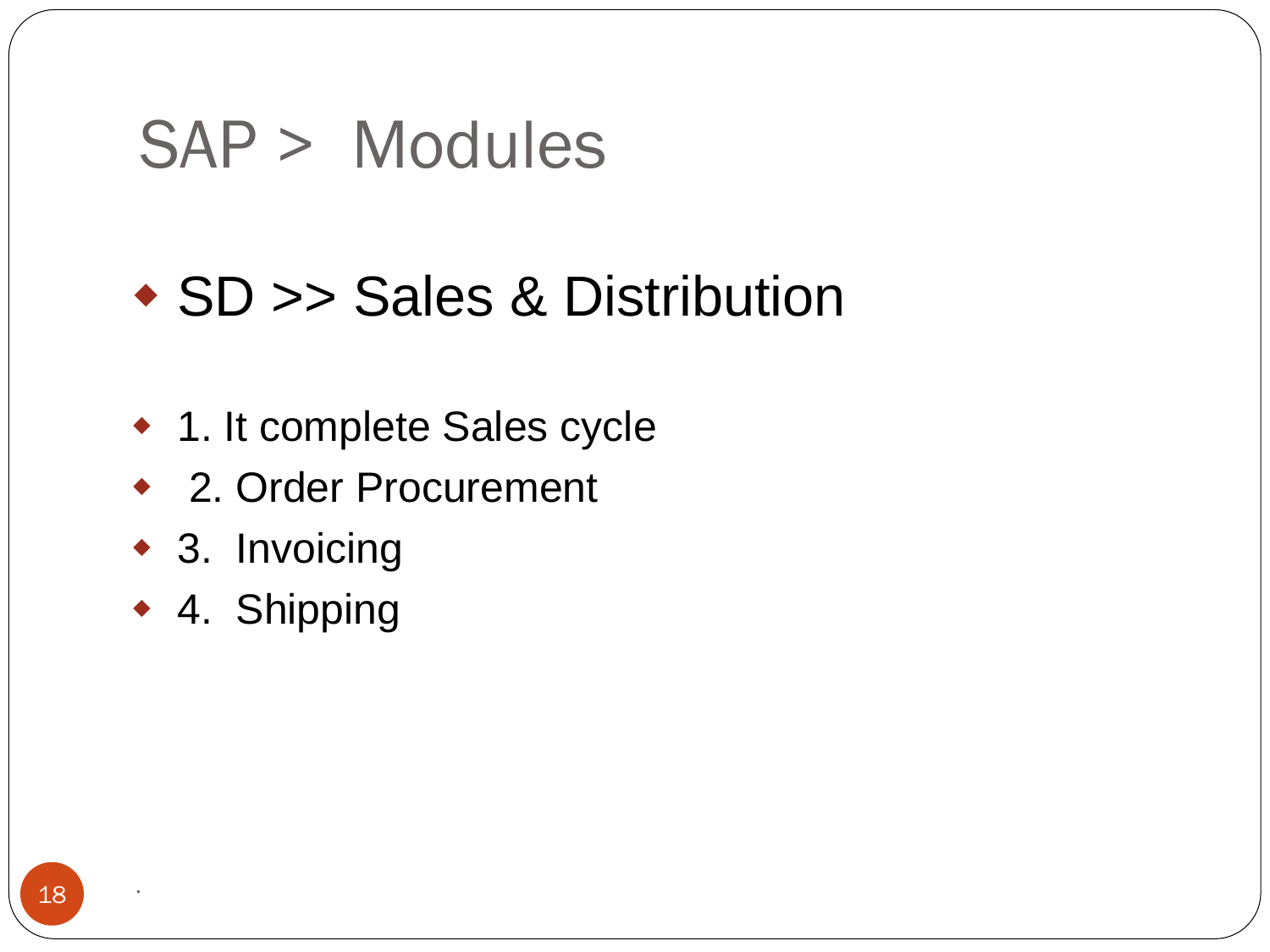#### SD >> Sales & Distribution

- 1. Customer master & Material master
- 2. Sales
- ◆ 3. Delivery
- 4. Billing
- ◆ 5. Pricing
- 6. Credit Management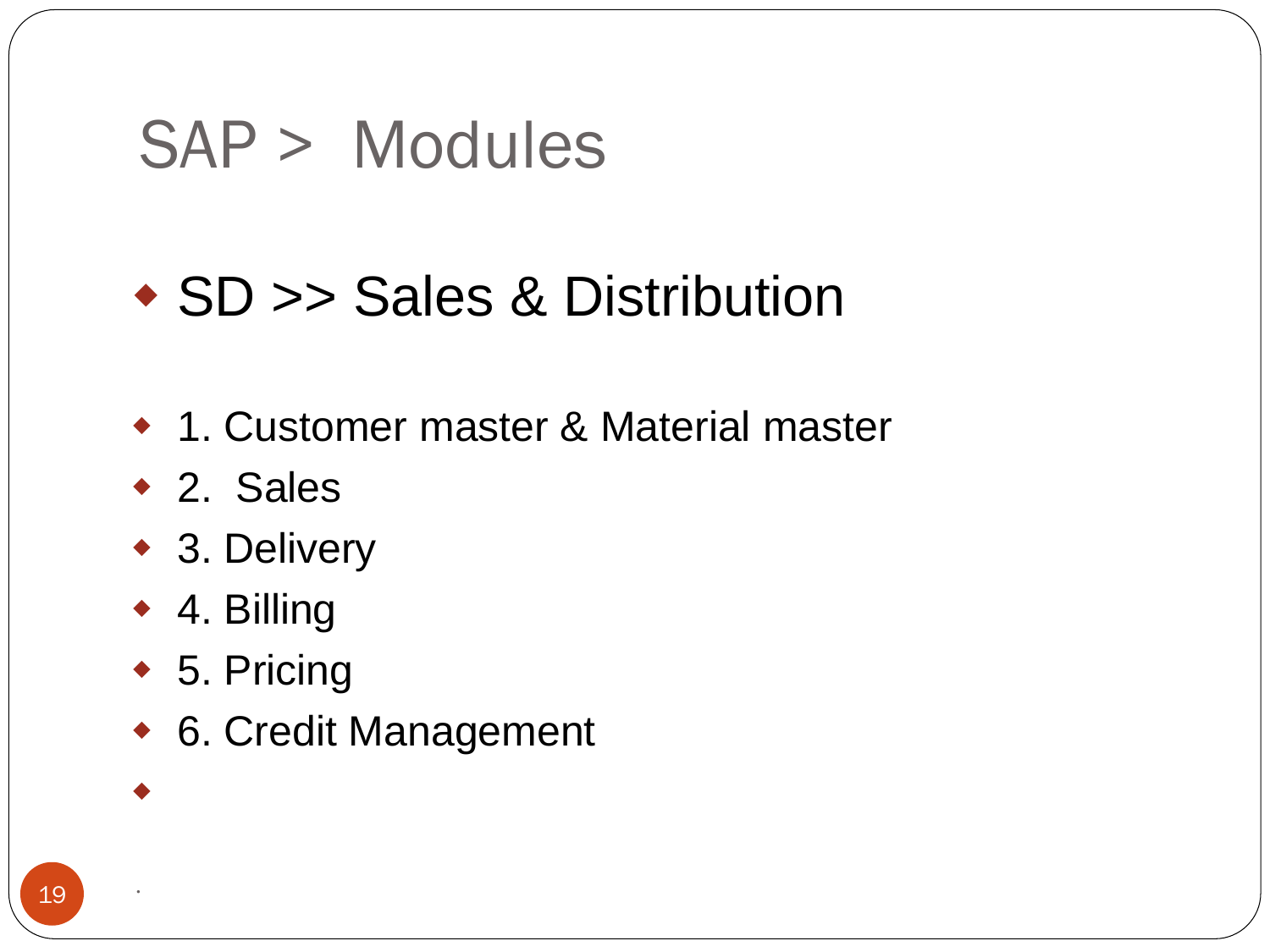

#### Delivery Process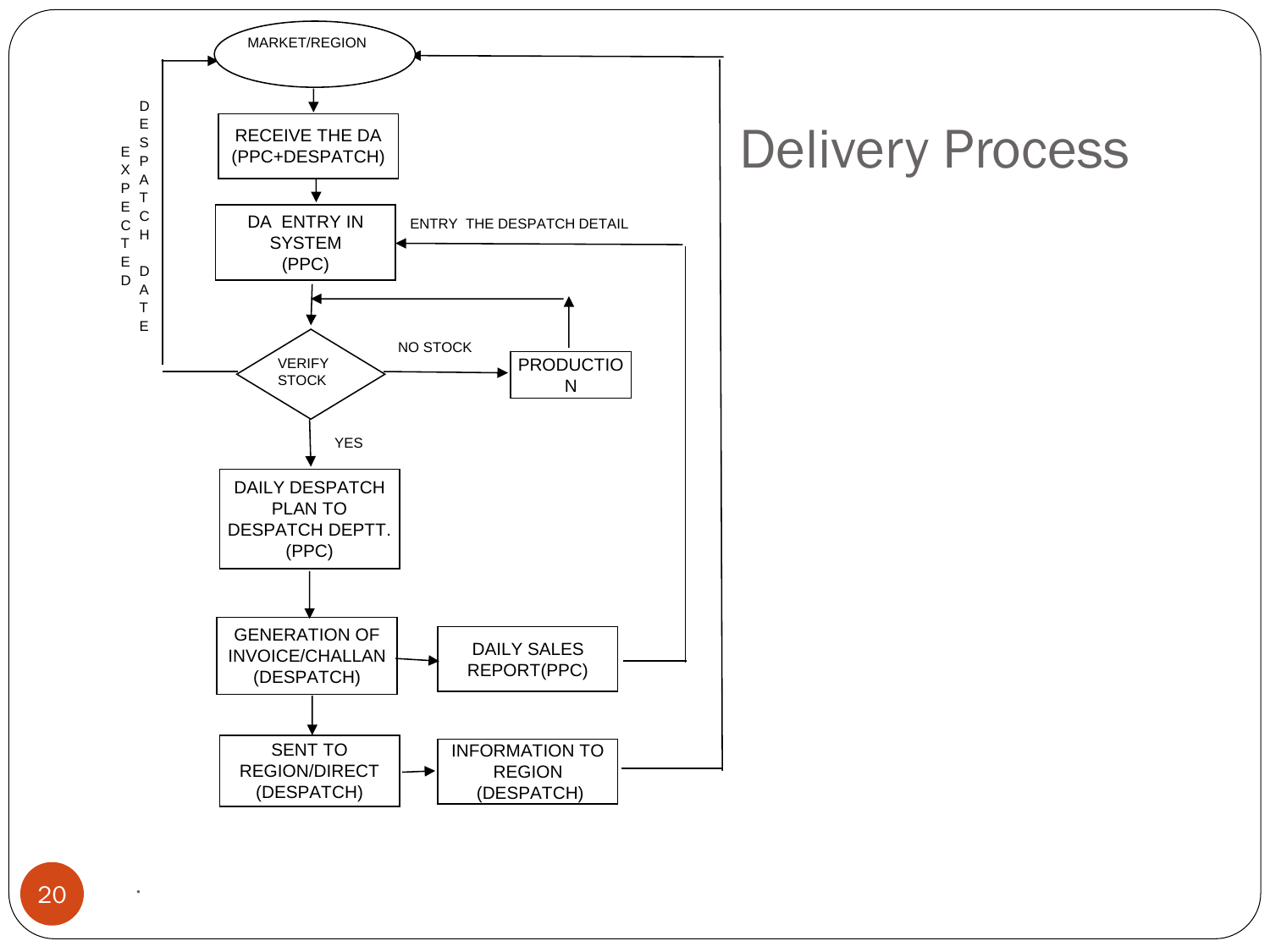#### SAP >> CRM

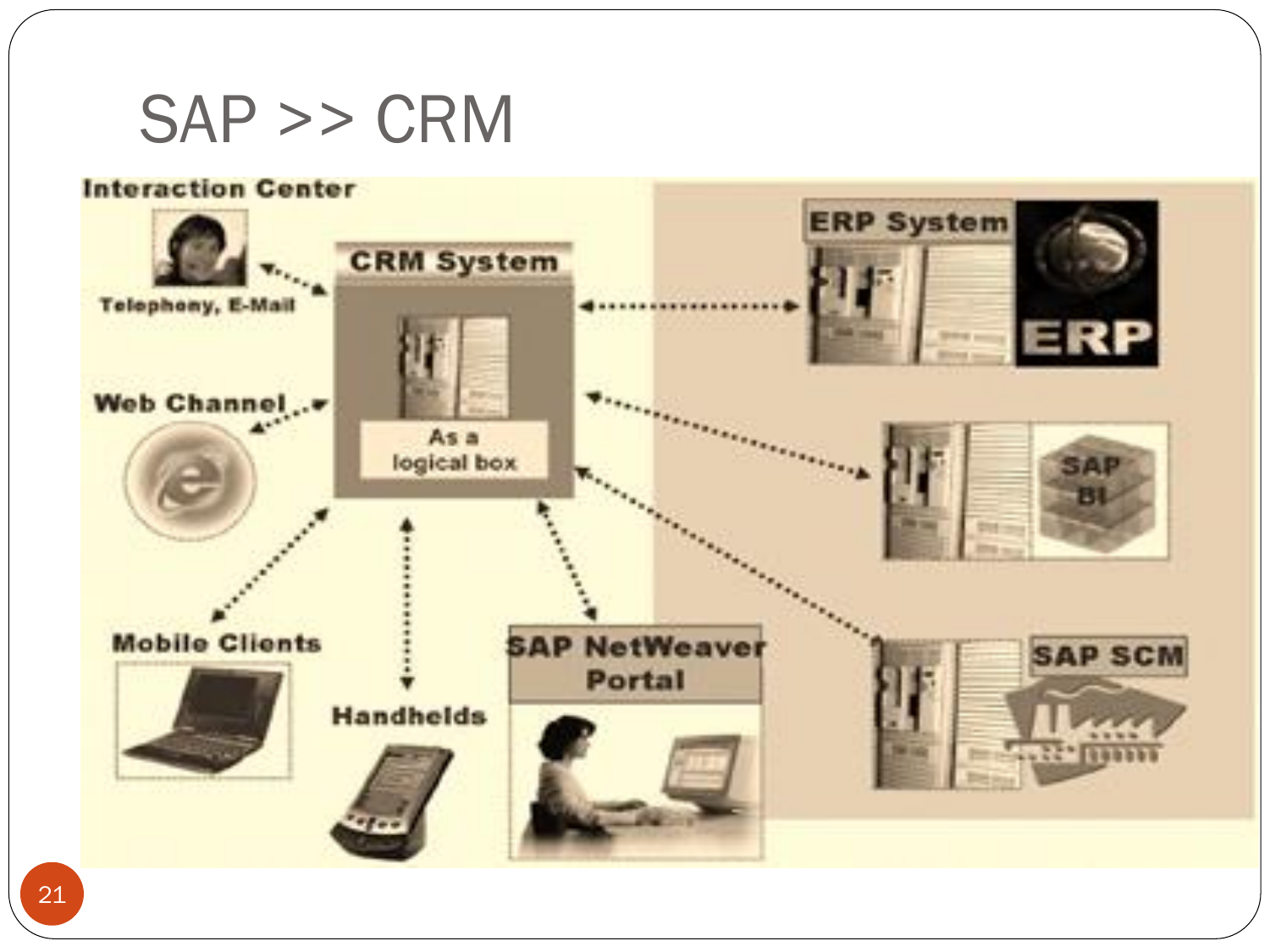### SAP>> MM(Material Management) Module

#### Master Data

Purchasing

• Inventory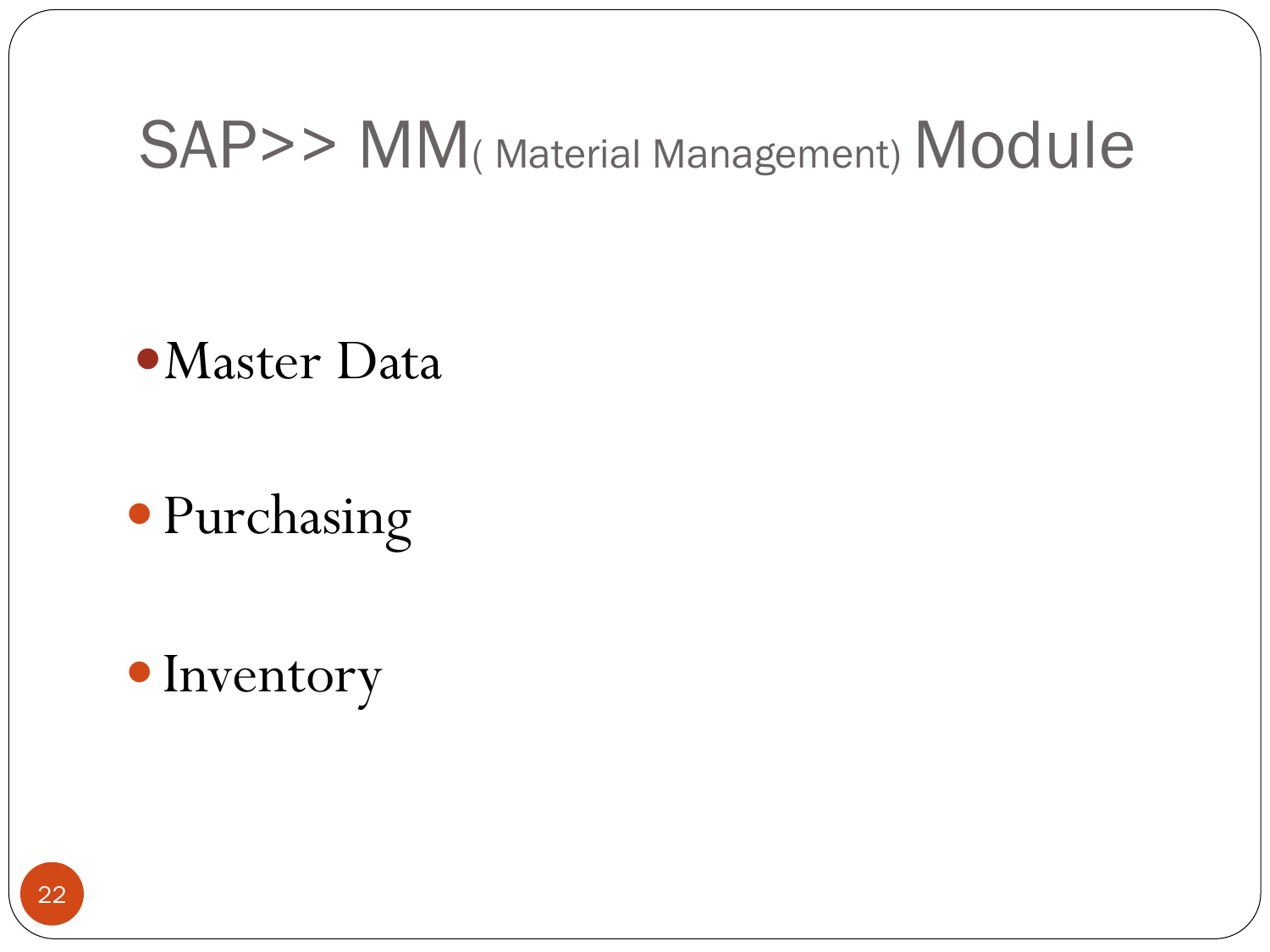### SAP>> MM( Material Management) Module

#### **Master Data**

- Materials master data creation
- It consists of Description, allocation of code, Unit to measure, Category, Unit weight and Gross weight Storage area reference Re-ordering level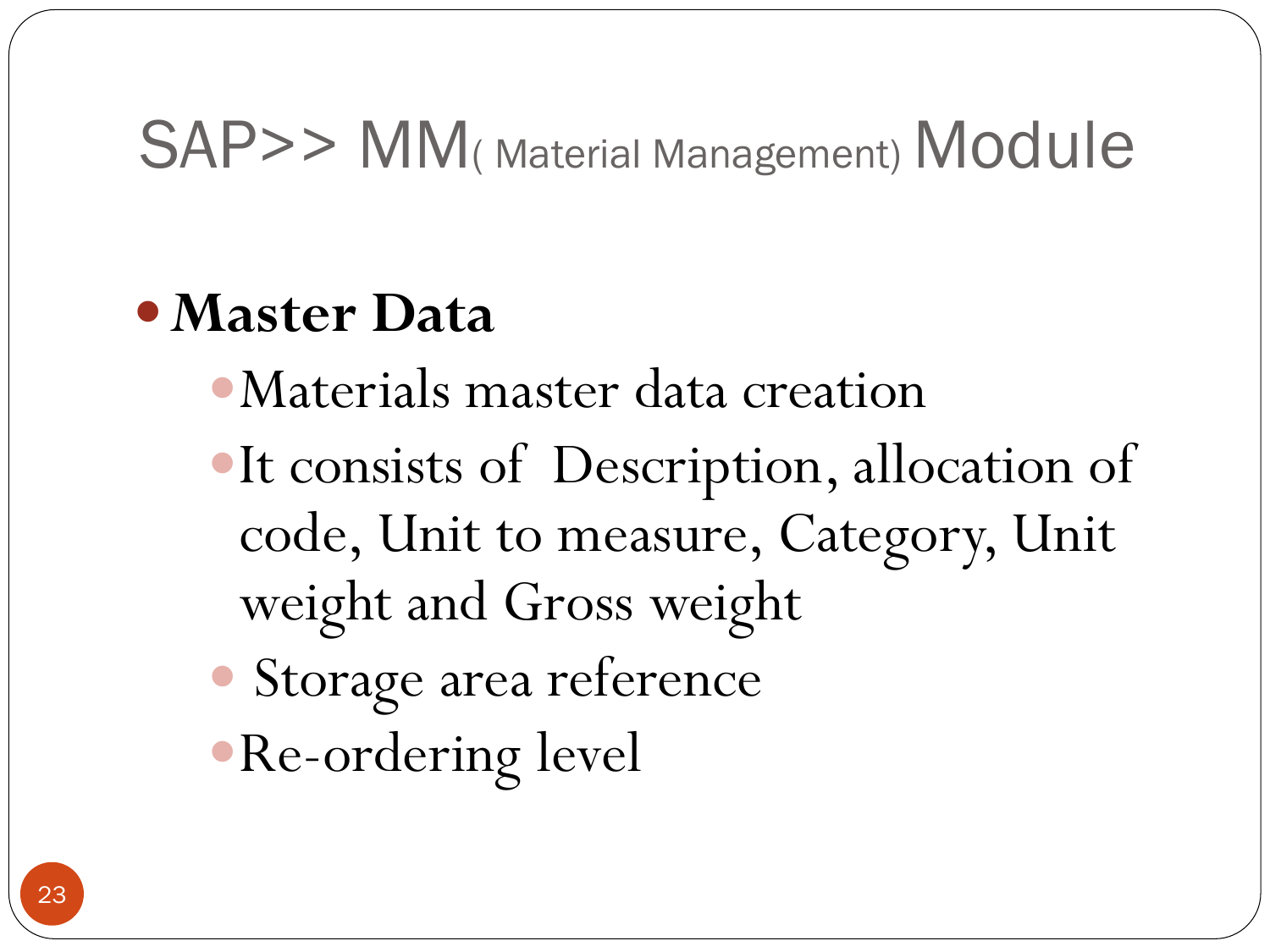### SAP>> MM( Material Management) Module

### **Purchasing**

- Creation of purchase requisition
- Conversion of purchase requisition in to purchase order
- Quotation review, comparison & finalization.
- Purchase order creation, release and edit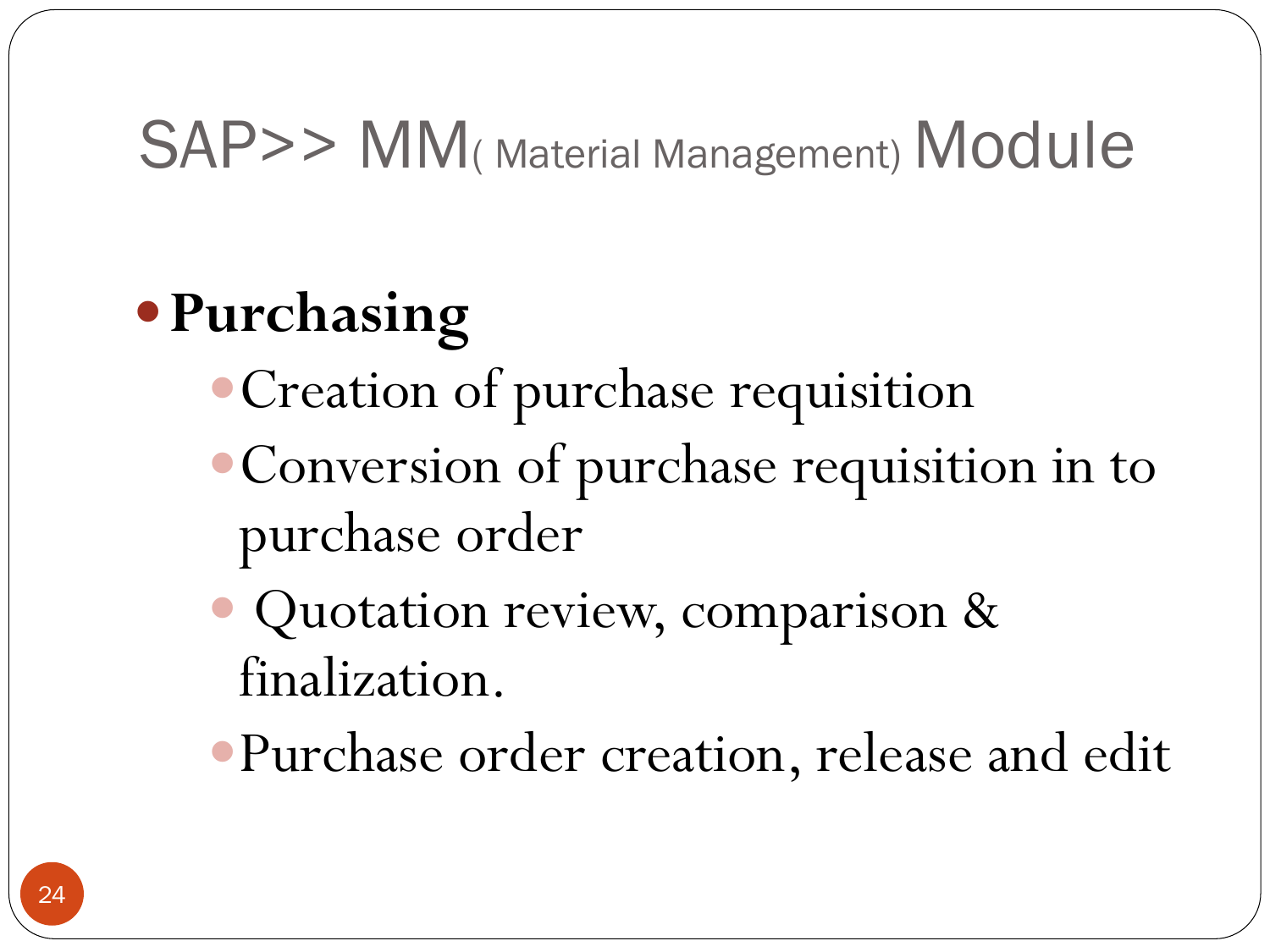# SAP>> MM( Material Management) Module

- **Pricing**
	- Creation procedure to arrive at landed price
	- Price calculation and conditions i.e. discount , tax ,rounding off, plus / minus tolerance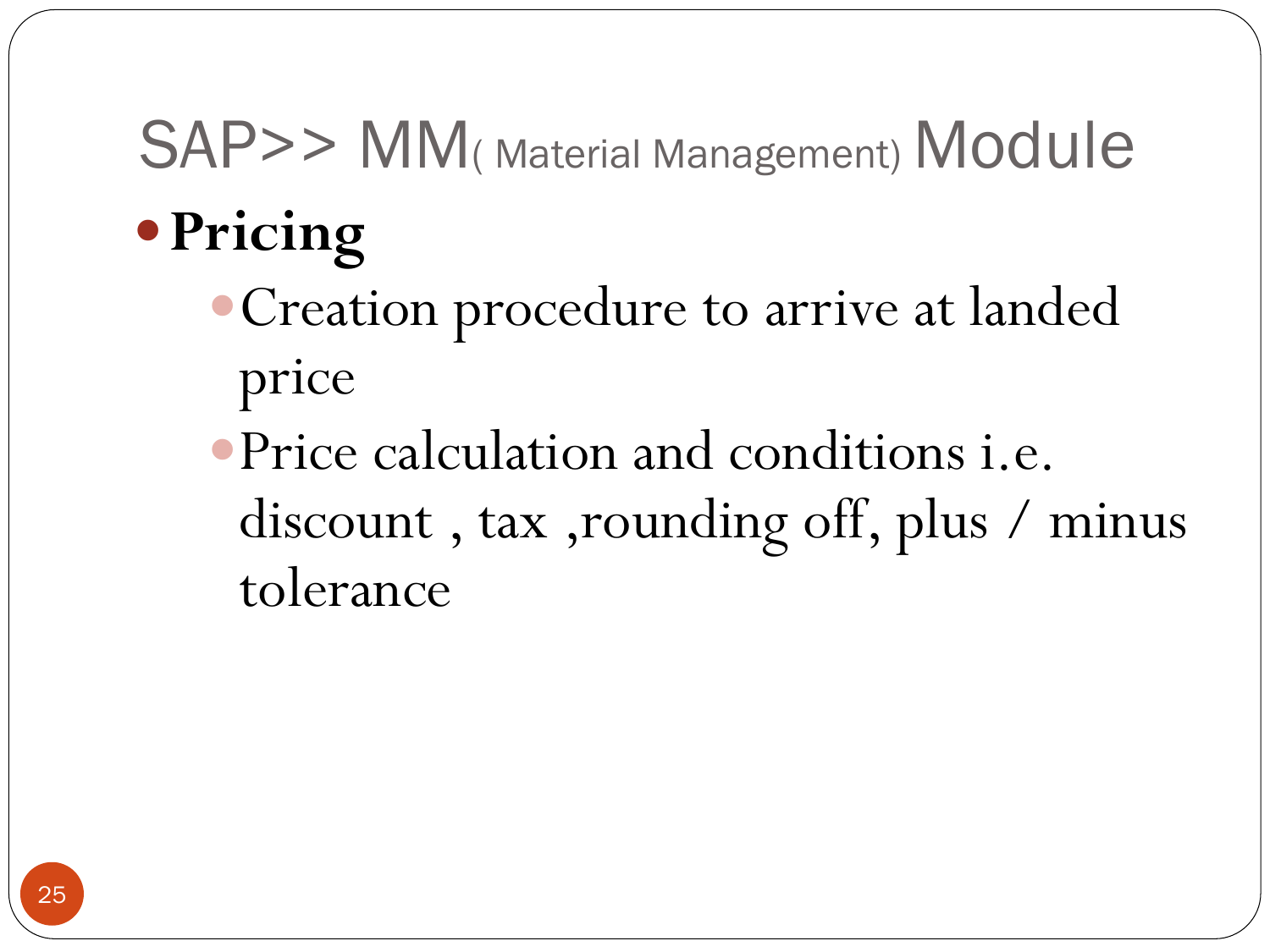# SAP>> MM(Material Management) Module

### **Inventory**

- Over view of inventory management
- Rule for Goods receipt
- Location of inventory
- Issue of goods
- Transfer posting of goods
- Physical verification of inventory
- Special stock and special procurement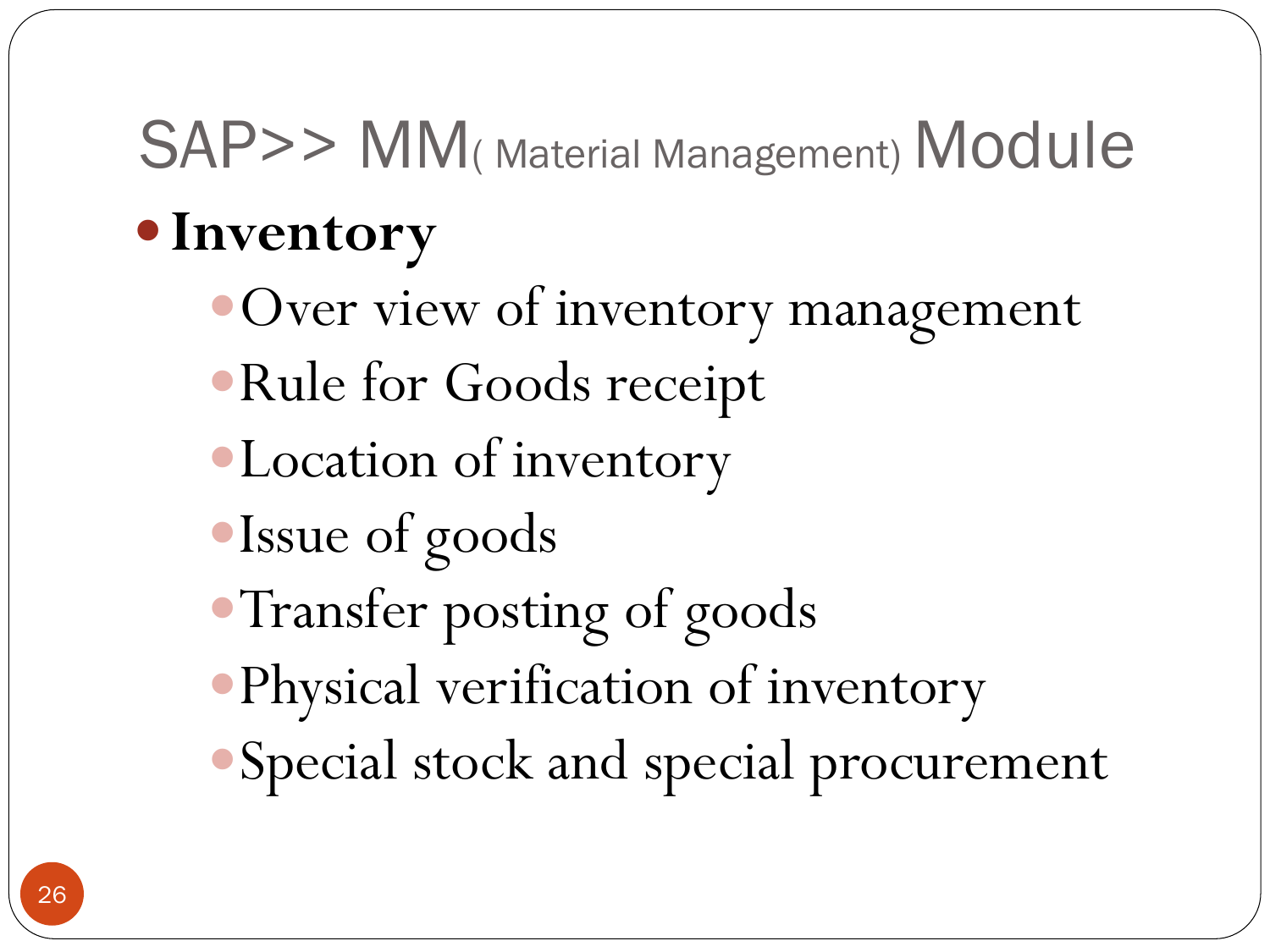# SAP>> MM(Material Management) Module

### **Inventory**

- Over view of inventory management
- Rule for Goods receipt
- Location of inventory
- Issue of goods
- Transfer posting of goods
- Physical verification of inventory
- Special stock and special procurement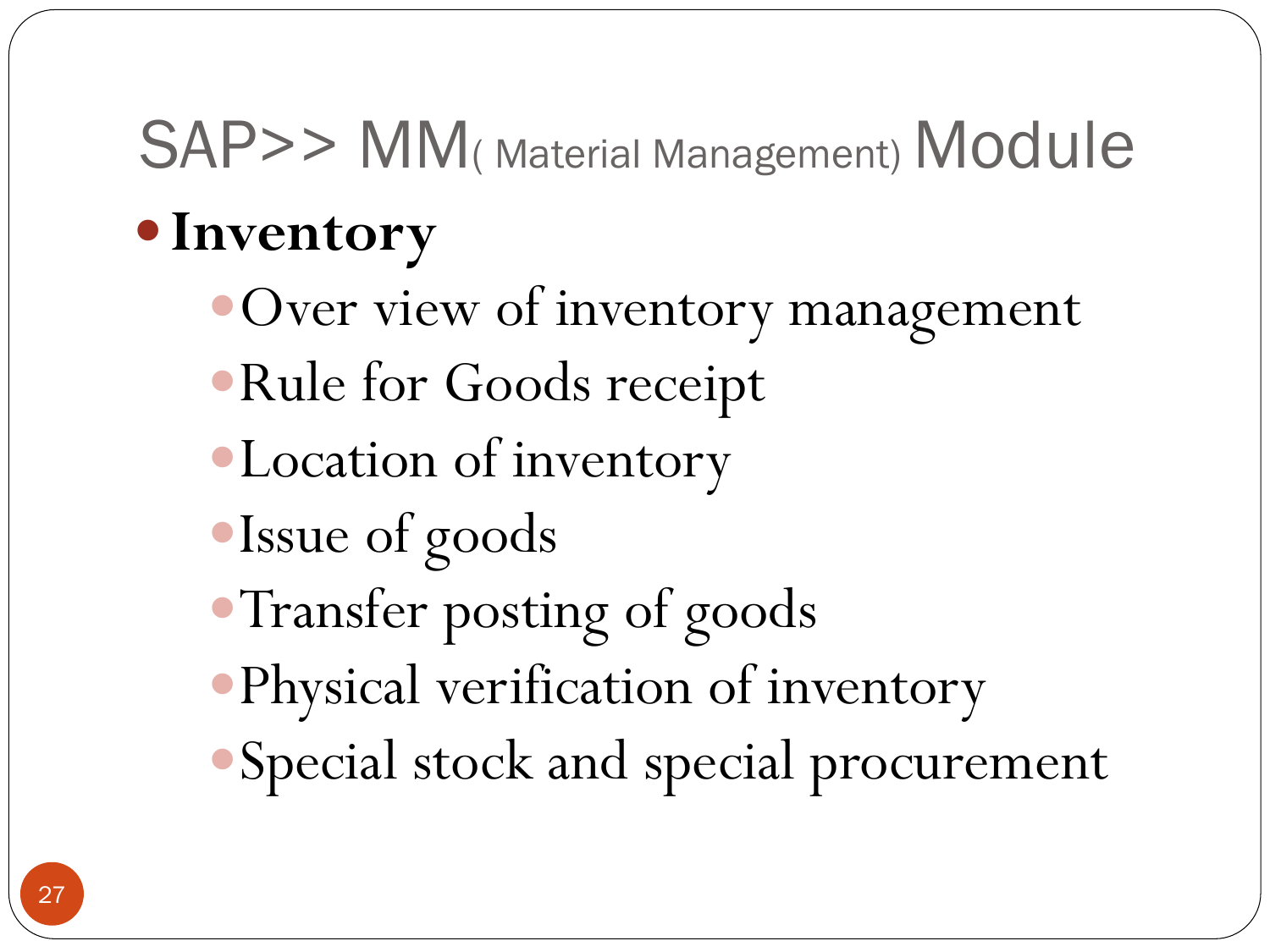## SAP>> PP( Production Planning) Module

- Manufacturing Planning
- It is calculated net quantity to be produced after adjusting availability of Finished Goods and wip.
- The net quantity produced is calculated and BOM ( Bill Of Material) is generated to trigger requirement of the Raw material, Consumables and packing material requirements.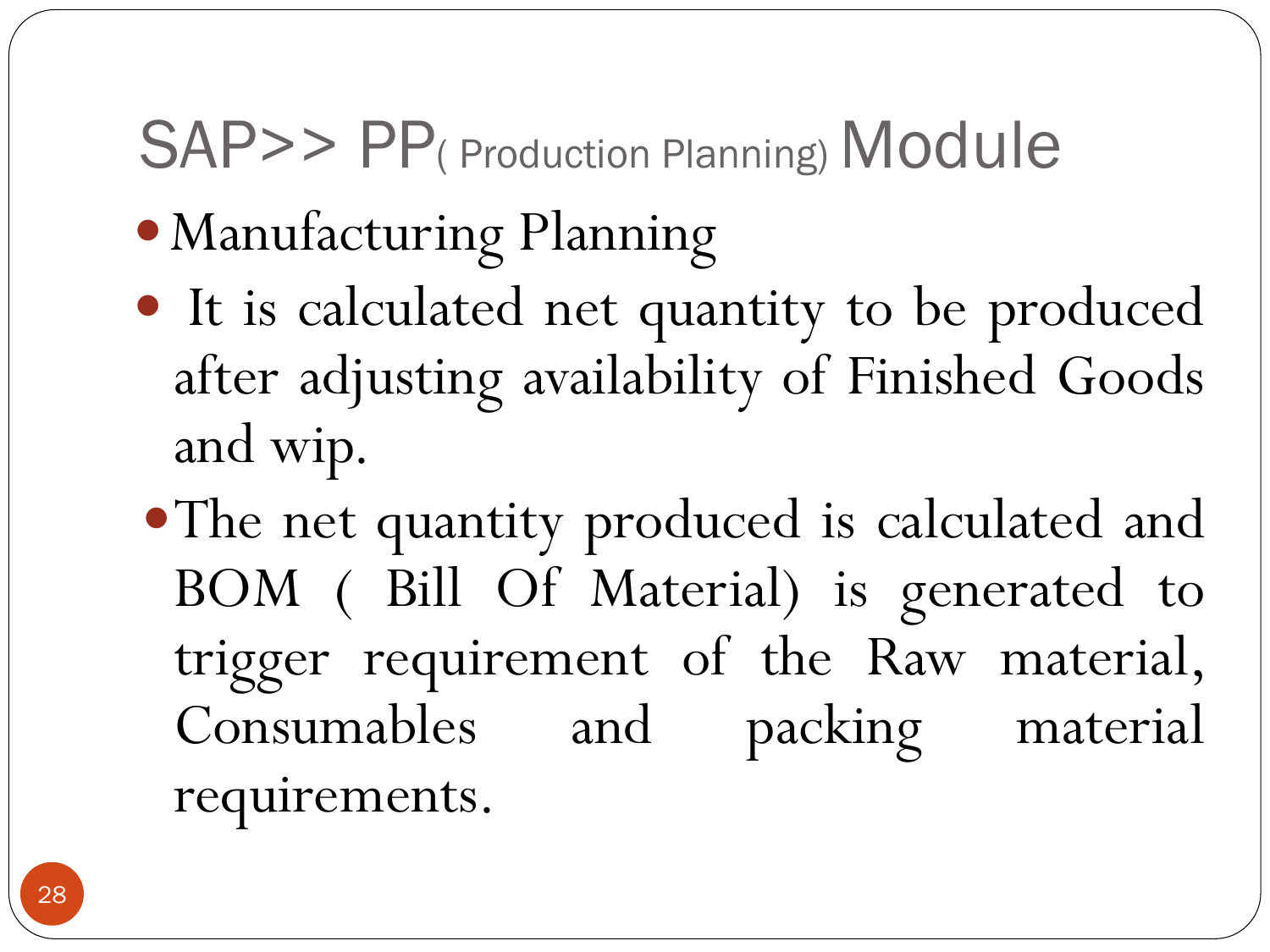### SAP>> PP( Production Planning) Module

- It also generates material requisition slip for quantities to be sourced godown wise.
- Various production order is generated depending on the batch size
- Now this each order is now becomes base for allocation of Raw Material, production consumables, production, packing and overheads allocation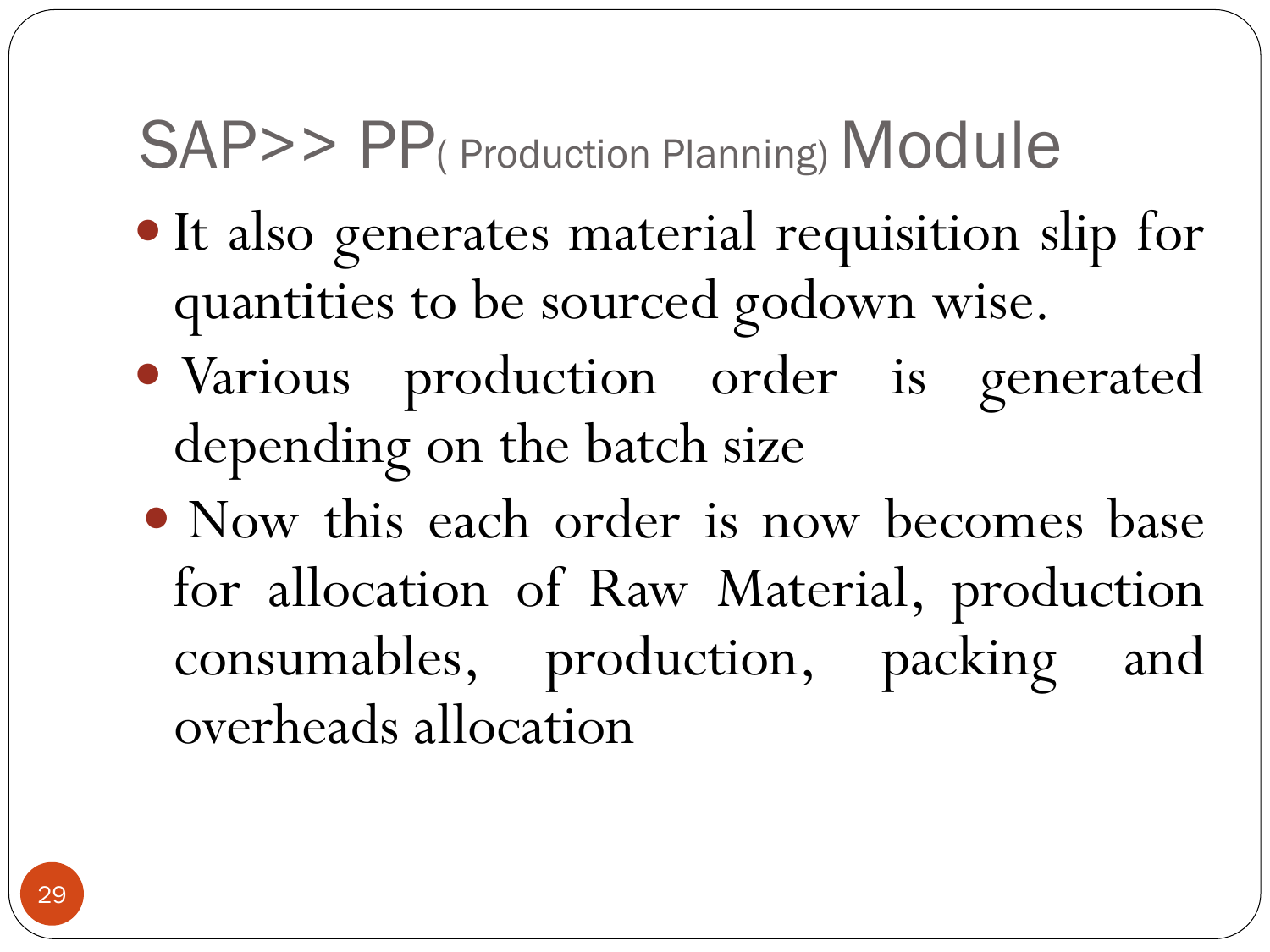### SAP>> PP( Production Planning) Module

- Each order is closed at the end of the period.
- Proper closed orders are considered for the Finished Goods( FG) to be transferred FG godown, while semi finished orders are carried forward for next period opening balance.
- FG is now input for SD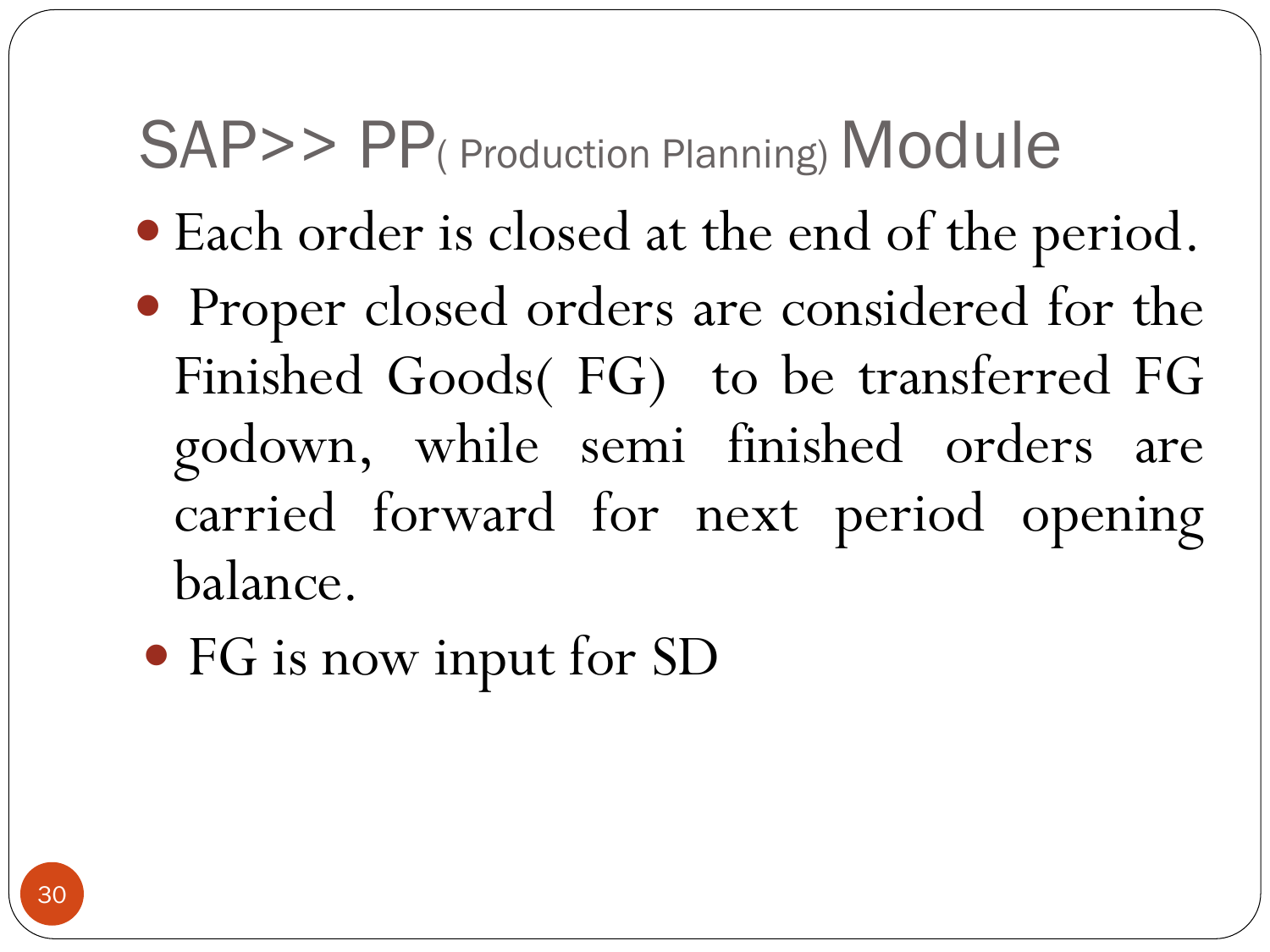### SAP>> IMPLEMENTATION STAP 1

- Top level decision promoter / MD / CEO
- Selection of the Consultant implementation partner.
- Selection of modules to be implemented
- Section of business experts with reference to each module preferably one senior and two middle level executives.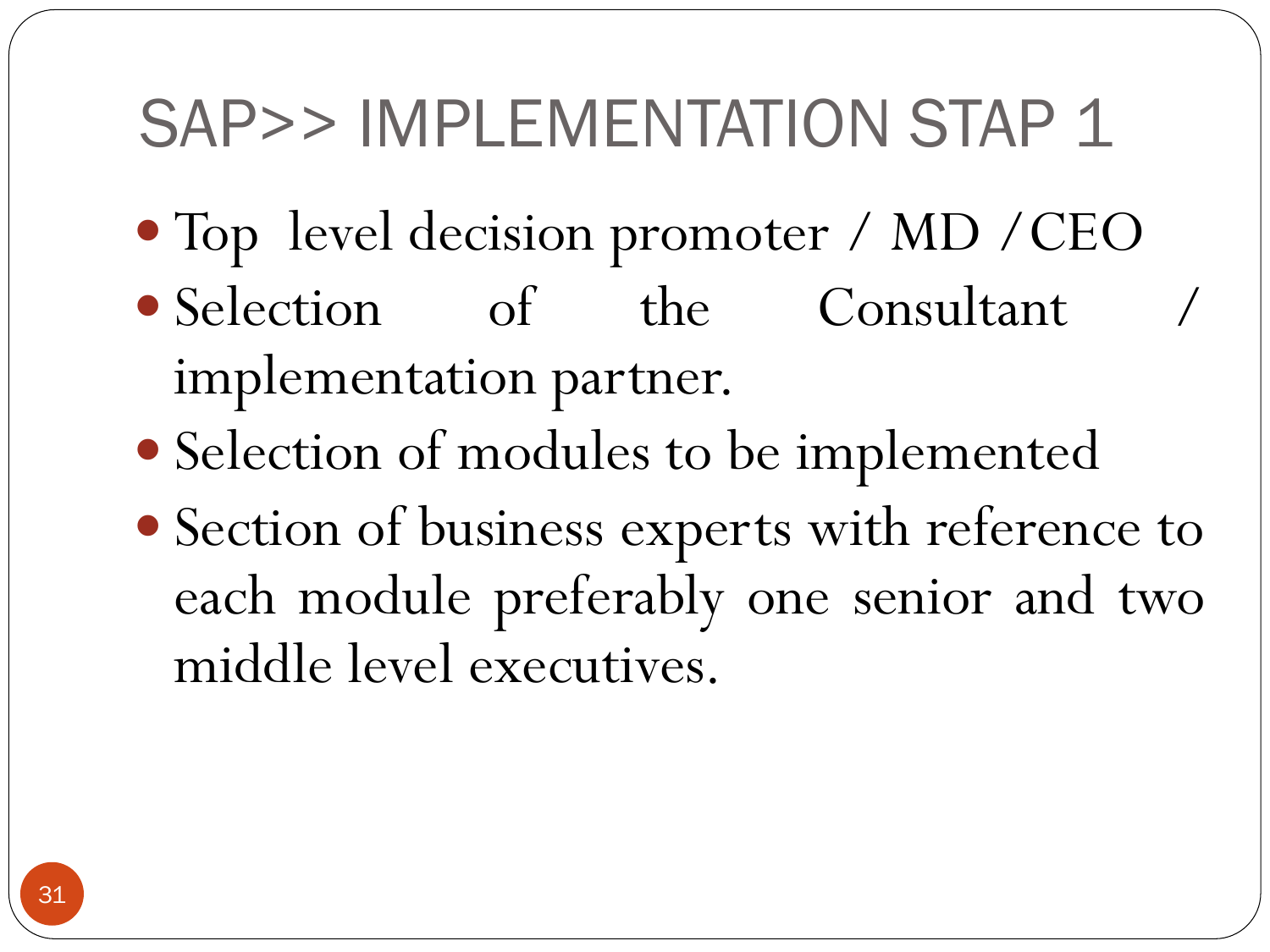## SAP>> IMPLEMENTATION step 2

- The persons must be strong understanding of Business and deducted to work extra hours
- Identification of best practices to be adopted for business process under each module.
- Now SAP implementation and User team called LKU has to spent time on GAP analysis.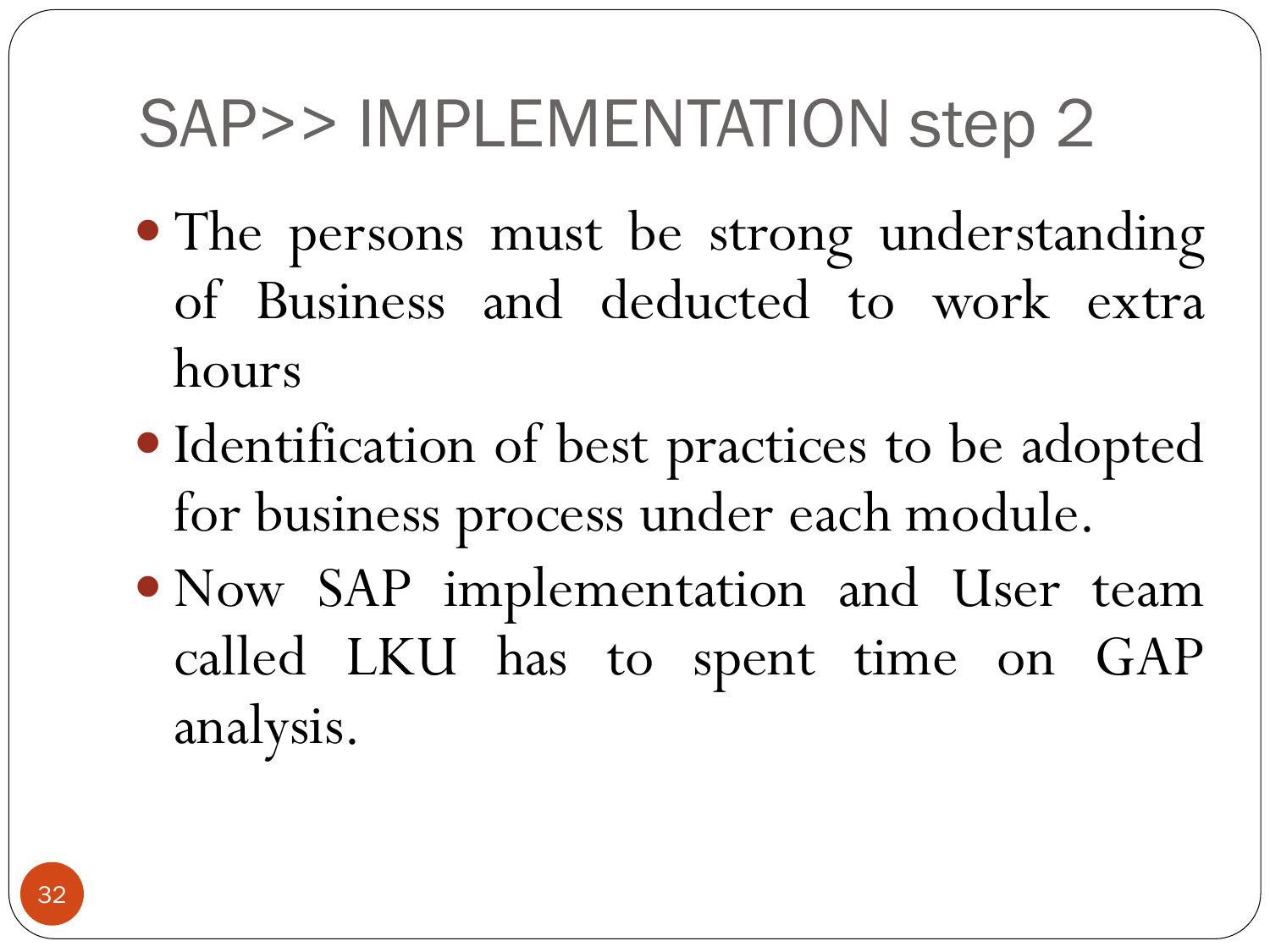### SAP>> IMPLEMENTATION Step 3

- GAP analysis is nothing but existing practice Vs best practice we have selected from SAP modules.
- The existing DATA in the legacy system has to be manipulated in such a way that in becomes input for SAP.
- Now next stage is setting the platform for the Hardware and testing SAP software.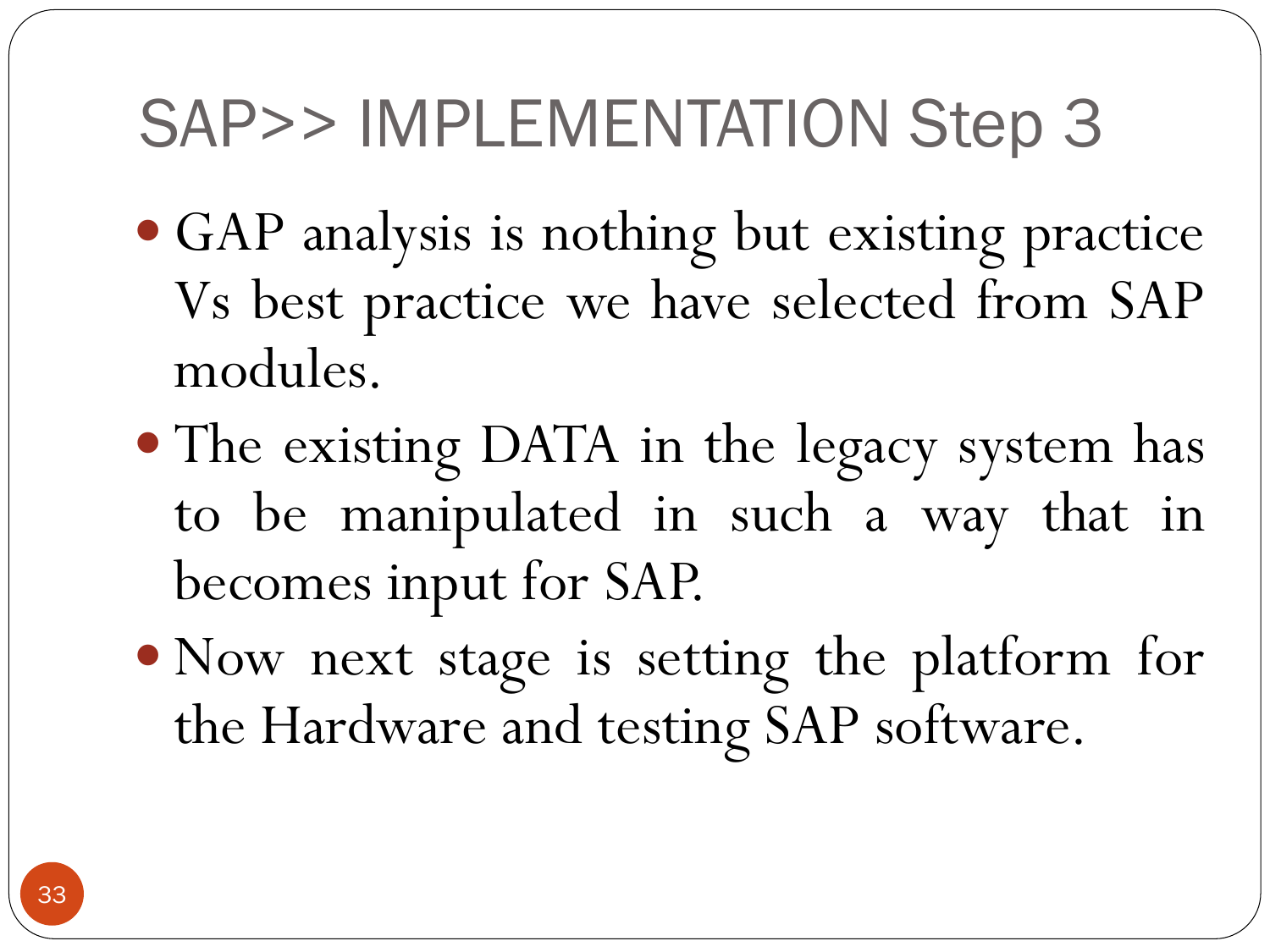### SAP>> IMPLEMENTATION Step 4

- Testing has to be done on full cycle on each module till every thing righty appear in the FI and CO Module
- LKU will be give full detailed training on usage of every module
- Lastly legacy data to be transferred in SAP on a period ( Financial Year / Calendar Year) cut off in order to make SAP fully operational